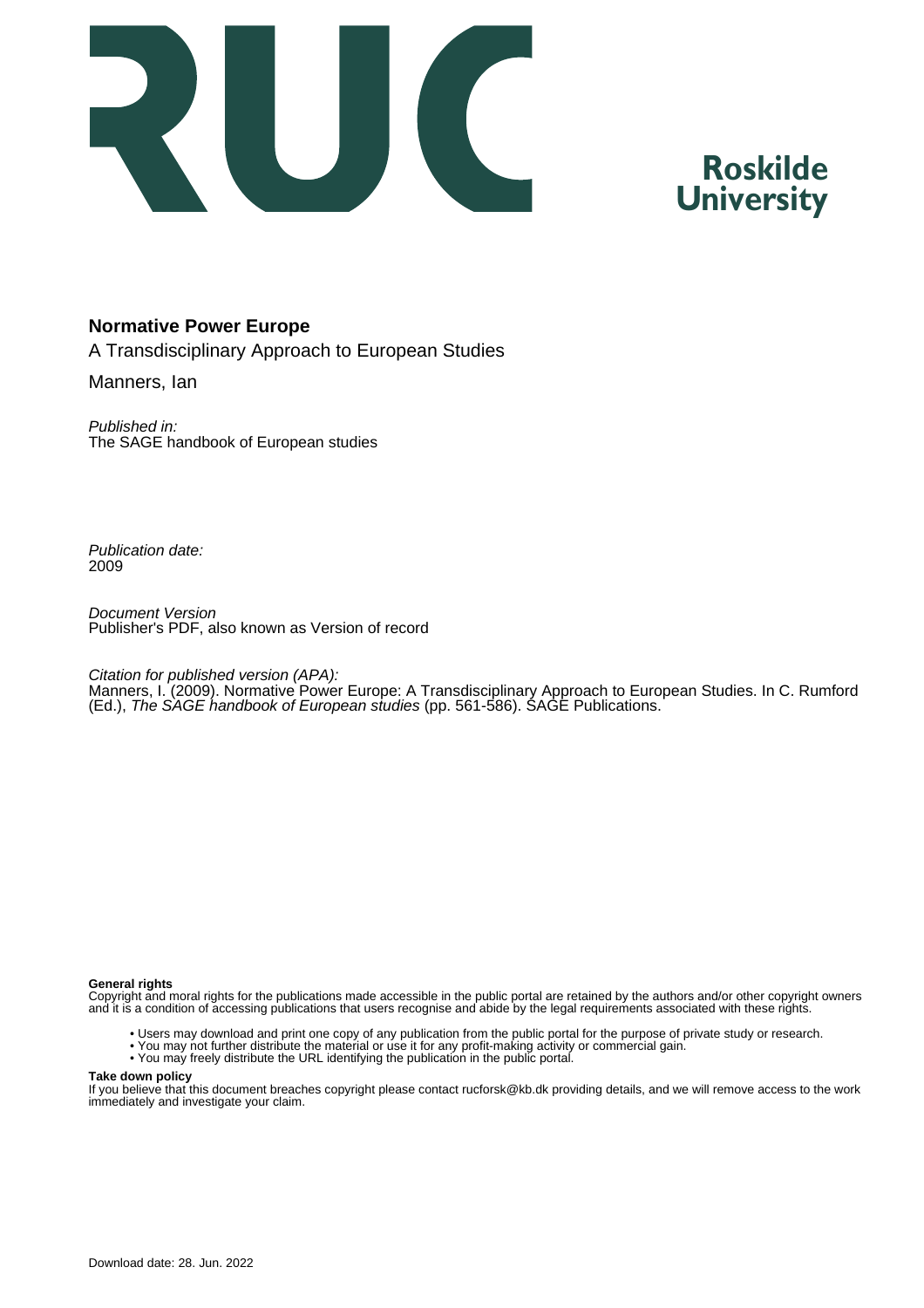

# Normative Power Europe: A Transdisciplinary Approach to European Studies

Ian Manners

As this book illustrates, the field of European studies is constituted by the need to constantly rethink how best to study contemporary Europe and the transformations which characterize it. European studies is, as Craig Calhoun neatly surmised, 'always already there and still in formation' (Calhoun, 2003a; see also Lindström, 2002; Manners, 2003; Rumford and Murray, 2003a, 2003b; Wallace, 2000; Warleigh, 2004). From my perspective, the field of European studies has been one largely defined by three analytical features. First, it primarily consists of multidisciplinary perspectives on Europe, including language and literature, history, politics, economics, law, geography, sociology, cultural studies, and more (for examples, see Sakwa and Stevens, 2000, or Gowland et al., 2006). Second, the field consists of interdisciplinary foci on Europe as a place, space, and idea (for examples, see Kofman et al., 2000; or Griffin and Braidotti, 2002). And finally a relative absence of transdisciplinary methods for examining Europe (for exceptions, see Passerini, 1998, or Guisan, 2003).

While a discipline can be a community of expertise which considers itself a comparatively self-contained, teachable and knowable domain; 'multidisciplinary study involves employing two or more disciplines, in juxtaposition' (Ellis, 2003). In this respect, multidisciplinary research involves scholars working in a fairly 'self-contained manner' while coming together to work on a shared problem (Denemark, 1999: 53; Lawrence and Deprés, 2004: 400). In contrast, interdisciplinary study goes beyond (multi) disciplinary comparison towards a more interactive and integrative approach between different disciplines.

Transdisciplinary scholarship is even more demanding, involving research and study around 'complex heterogeneous domains' in order to address complex phenomena (Denemark, 1999: 53; Lawrence and Deprés, 2004: 400). But whereas multidisciplinary or interdisciplinary work involves comparison of many perspectives, or cooperation between differing perspectives, transdisciplinary research is like standing on one's head – the

↔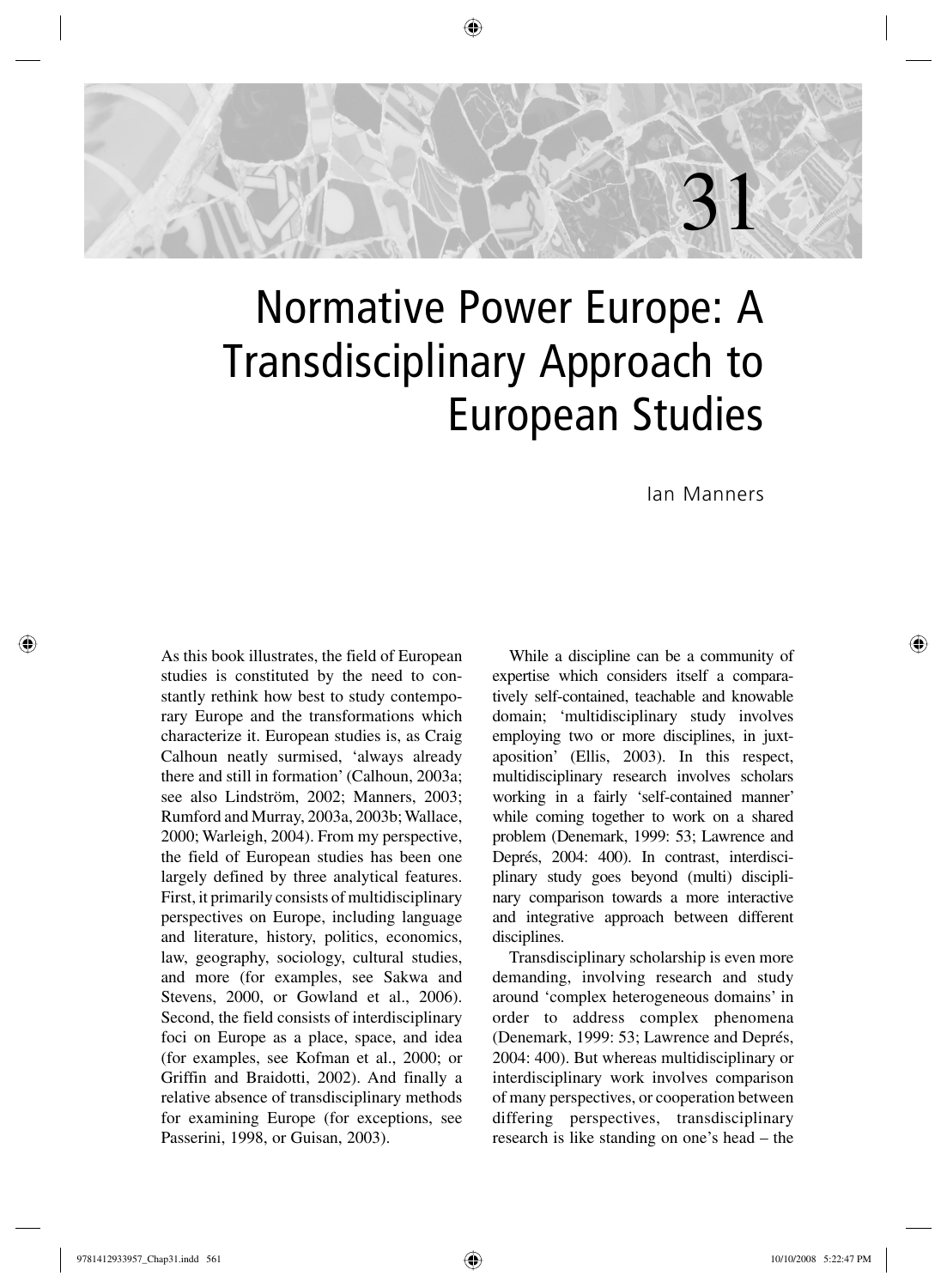#### reorganization of disciplinary practices in order to transgress and transcend pre-existing frames of knowledge organization:

Transdisciplinarity, understood as a critical evaluation of terms, concepts, and methods that transgresses disciplinary boundaries can be a means to [a] higher level of reflexivity … As an epistemological and methodological strategy, transdisciplinarity proceeds from the insight that disciplines are conventionally thought of territorially, as independent domains with clear boundaries. In fact, however, disciplines are characterized by multiple interconnections and shot through with crossdisciplinary pathways. Consequently, the boundaries between them must be understood – much like physical territorial borders – as arbitrary products of social activity (Dölling and Hark, 2000: 1195–6).

Roland Robertson has argued that the complex convergence of disciplines in the processes of globalization demands transdisciplinary approaches under conditions of globality (Robertson, 1996: 128; see also Hodge, 2002). The emphasis in this chapter will be on this latter approach and will suggest a transdisciplinary approach to European studies I call 'normative power Europe'. At the centre of this approach is an interest in the power of ideas of the common good, and their diffusion in a European context.

Ideas of the common good in Europe has been rarely conceptualized beyond notions of 'national' in European studies. Clearly a means of understanding and analysing contemporary Europe beyond national presumptions is an important but neglected theme in European studies. Although there have been discussions of postnational citizenship (Soysal, 1994) and postnational democracy (Curtin, 1997) in Europe, the analysis of the power of ideas of the common good that are neither merely national nor postnational has received less attention. However, the works of Craig Calhoun, Gerald Delanty, and Chris Rumford have addressed the idea of the common good in terms of the 'collective good', 'good society', or 'social solidarity' in ways that seek to go beyond theories of society located solely in terms of national, supranational, postnational, or civil society (Calhoun, 2003b; Delanty and Rumford, 2006).

Calhoun suggests that 'choosing inconsistency and a plurality of forms of social solidarity and collective identity' is challenging, noting that 'if Europeans choose the course of pluriform social organization … then they will be sailing in poorly charted waters and in need of serious theoretical work to make sure the takenfor-granted assumptions of nationalist discourse and its intellectual cousins do not close off attractive possibilities' (Calhoun, 2001: 53–4). Delanty and Rumford argue that 'in order to understand the nature of European material, cultural and political realities today a theory of society is needed' (Delanty and Rumford, 2006: 6). They suggest that such a theory is needed in order to get a sense of the notion of the 'good society' that does not presume a link between EU integration and European society; places Europe and the EU within a global frame of reference; and provides a resource for both social theory and contemporary European studies (Delanty and Rumford, 2006: 3–5). The transdisciplinary approach suggested in this chapter is intended to follow these initiatives in order to better grasp the power of ideas of the common good and thus contribute towards theory development in European studies.

The intention in this chapter is to develop a normative power approach to European studies that can be applied across and beyond its constitutive disciplines in order to interrogate and transgress the ideas and spaces on/of Europe. Students of European studies should be aware that there are some very good reasons why there has been a relative absence of transdisciplinary approaches. The participating disciplines of European studies have differing acceptable practices, known as 'normal science' (Kuhn, 1962), in terms of analytical questions, theories and methods. Furthermore, Ben Rosamond has suggested that concepts such as 'normative', 'power', and 'Europe' are among the most contested concepts in the social sciences.<sup>1</sup>

In four parts this chapter will first explore the terms 'normative', 'power', and 'Europe', before applying the approach to an example. In each part I shall explore one of the terms as a means of illustrating how such a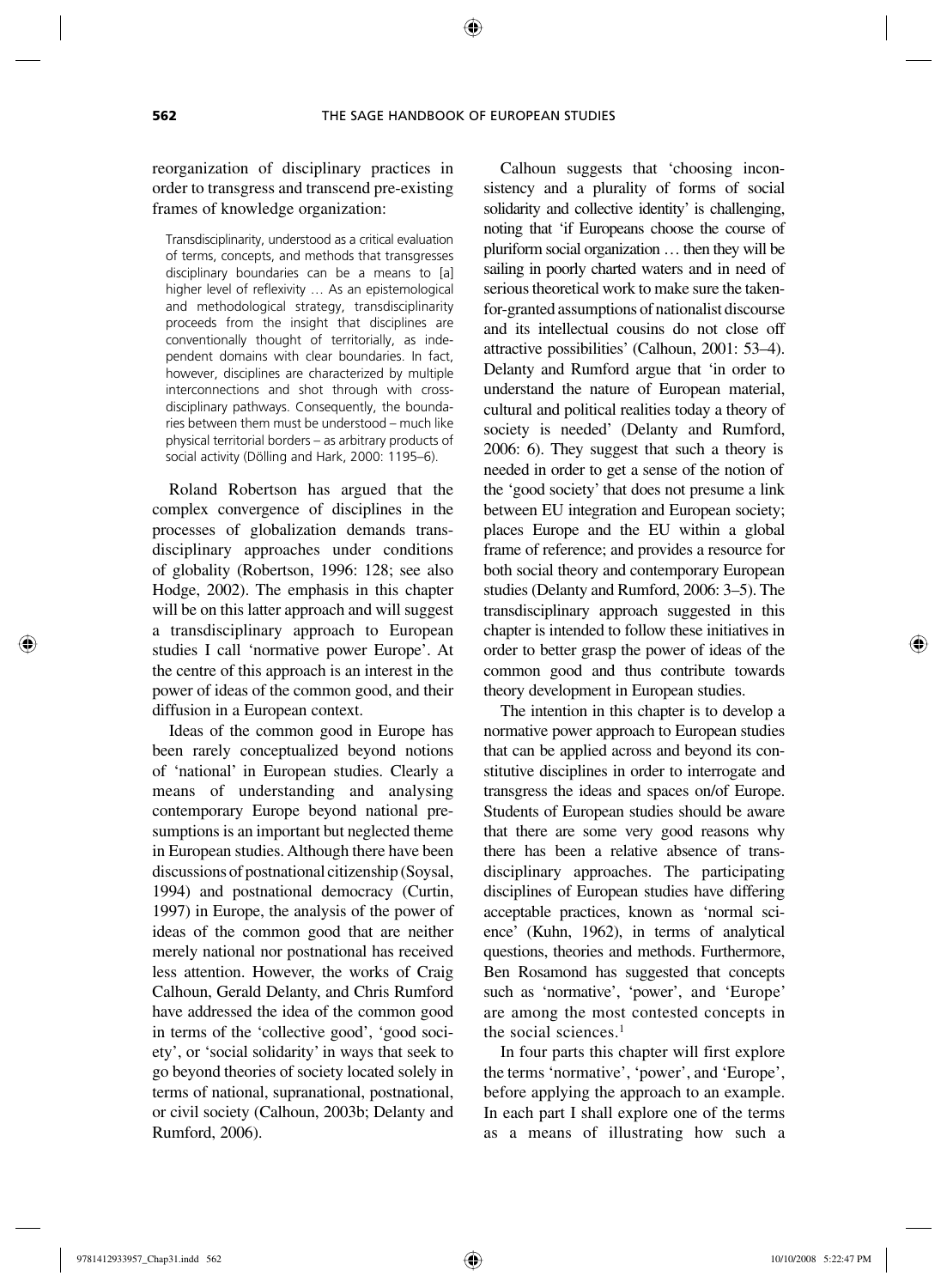trans disciplinary approach may contribute to understanding Europe. Part one examines three different approaches to normative ethics – 'virtues', 'deontology', and 'consequentialism' – in order to make sense of ideas of the common good. Part two looks at three different types of power – 'relational', 'structural', and 'normative' – as a means of understanding the power of ideas of the common good. Part three considers three different means of understanding Europe – 'civilizational', 'categorical', and 'cultural' – to show how the power of ideas of the common good shape our means of comprehending contemporary Europe. Part four will attempt to apply the approach to the question of a European counter-terrorist response. I have chosen this example because of the challenges it presents to contemporary Europe and as a means of illustrating the way a normative power Europe approach opens up transdisciplinary thinking across and beyond disciplinary thinking.

### NORMATIVE ETHICS

As a first step towards a more transdisciplinary European studies, I will look at the way different approaches to normative ethics help us make sense of ideas regarding the common good. By the 'common good' I mean the idea of general wellbeing shared by all members of a society. This notion of common good obviously leaves open the discussion of *who* are members of a society and *what* might be their general well being. For example, does the common good apply to local communities, larger 'nations', Europe, or the whole of humanity? Similarly, is the general wellbeing to be found in equality or freedom, for example? The study of normative ethics therefore involves asking what ideas of the common good are considered important, by whom and why. Normative ethics focuses on the impact these ideas have on actions taken by groups and societies, in order to understand which actions are considered right or wrong. In this respect it is usual to distinguish between three approaches to normative ethics – virtue ethics, deontological ethics, and consequentialist ethics – each of which I shall briefly consider within the context of European studies.

#### *Virtue ethics*

Virtue ethics is currently one of the three major approaches in normative ethics. It may, initially, be identified as the one that emphasizes the virtues, or moral character, in contrast to the approach which emphasizes duties or rules (deontology) or that which emphasizes the consequences of actions (Hursthouse, 2003: 3).

Virtue ethicists such as Philippa Foot and Rosalind Hursthouse draw on Aristotle's notion of virtue in terms of character traits or dispositions (Foot, 1978; Hursthouse, 1999). This tends to put the emphasis on teaching and education as part of the social and personal development of moral virtue. However, as Slote puts it, '[V]arious forms of virtue ethics play down the importance or even deny the existence of generally valid moral rules or principles, and claim that morality is most fundamentally to be understood in terms of inner traits, virtues, that cannot be cashed out in terms of rules or goals' (Slote, 1995: 900). In terms of thinking about transdisciplinary European studies, virtue ethics encourage us to look at the character or traits which guide differing groups and their idea of the common good.

Virtue ethics and their emphasis on the moral character of social groups encourage a focus on the interpretation of virtues such as 'benevolence', 'generosity', or 'justice'. Such an interrogation inevitably involves examining the means through which such virtues become established and the extent to which a group shares them. The establishment of virtues through education, religion, or other social practices clearly form an important part of understanding the shared basis of the common good. General examples of such virtues might include classical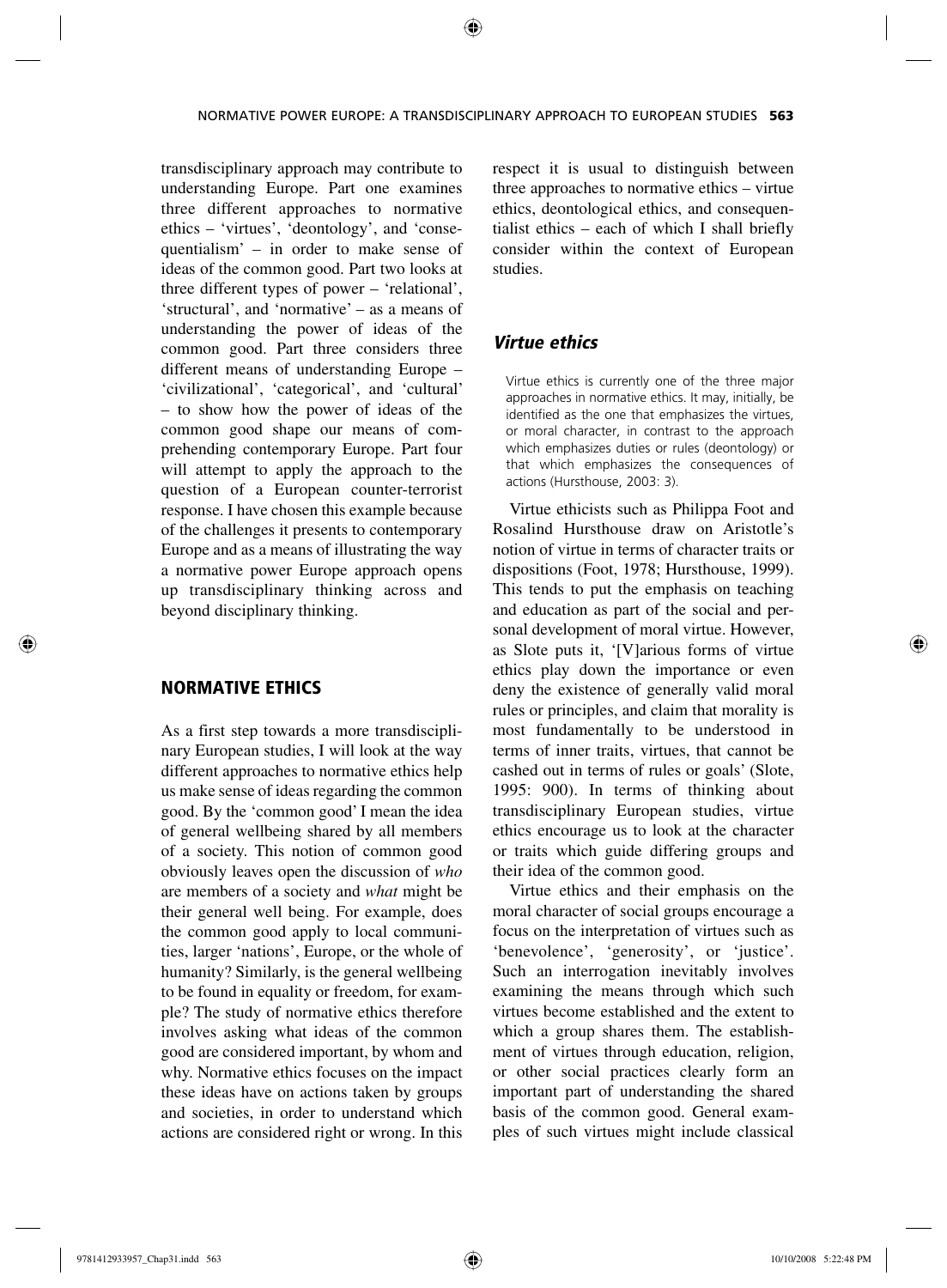merits such as temperance, prudence, fortitude, or justice. More religious virtues such as faith and charity entered the catalogue of valued qualities at a latter stage. It is also worth considering the way in which derivations of such virtues entered the discourses of European enlightenment in modern times. Hence, the French revolution championed the virtues of liberty, equality, and 'fraternity' (solidarity), while the European Union (EU) seeks the virtues of unity and diversity.

An example of a virtue ethics approach to ideas of the common good in Europe may be found in the Austrian sanctions crisis in 2000. During the 1990s the Organization for Security and Cooperation in Europe (OSCE), the Council of Europe (CoE), and the EU had been busily institutionalizing post-Cold War virtues such as human rights and democracy as part of providing moral maps in the 'new Europe' (Manners, 2002: 242–4; Merlingen *et al*., 2001: 63–4). In February 2000 the creation of a new Austrian coalition government including the neonationalist Freedom Party (FPÖ) led by Jörg Haider directly questioned these virtues. A mixture of reasons, including the role of party groups within EU member states and shared ideas of virtuous politics across the EU, led to the imposition of bilateral sanctions by the 14 other members of the EU between February and September 2000.

The importance given to the virtues of human rights and democracy as ethical reasons for the sanctions is central to understanding the Austrian crisis. Public reasoning and debating of the problems of interfering in the domestic politics of another EU member state were to be increasingly heard throughout the seven-month period, particularly in smaller member states and those that had their own neonationalist concerns (Gingrich 2006: 200–1; Merlingen *et al*., 2001: 73). Concerns for the counterproductive consequences of the sanctions within Austria were also to be heard, with many commentators pointing to 'widespread anti-EU sentiments' in Austria, and increasingly beyond (Howard 2001: 26; Merlingen *et al*., 2001: 73). Despite these concerns with foreign interference and counter-productive consequences, it was the perceived virtues of the principles that held the sanctions in place until September 2000. It was then that the committee of Ahtisaari, Frowein and Oreja, mandated by the European Convention on Human Rights (ECHR), whilst criticizing the FPÖ, argued that the Austrian government itself had complied with common European values (Falkner 2001: 11; Merlingen *et al*., 2001: 72). This decision was made easier by Haider's resignation of the leadership of the FPÖ and the marginalization of the FPÖ by the Christian Democrats within the coalition government (Gingrich 2006: 231; Happold, 2000: 963).

#### *Deontological ethics*

The central thought of Kant's account of public reason is that the standards of reason cannot be derivative. Any appeal to other external authorities to buttress our reasoning must fail. Just as a learner cyclist who clutches at passing objects and leans on them for balance thereby fails to balance at all, so a would-be reasoner who leans on some socially or civilly constituted power or authority which lacks reasoned vindication fails to reason (O'Neill, 2000a: 52).

Deontological ethicists such as Onora O'Neill draw on Immanuel Kant's notion of public reason in terms of duties and rules governing action (O'Neill, 2000b; Reiss, 1991). As O'Neill's quote illustrates, unlike virtues, a deontological approach involves reasoning the merits of action without reference to, or derivation from an external authority. Roger Crisp clarifies the difference between this approach and that of consequentialism thus – '[D]eontological ethics [are] moral theories according to which certain acts must or must not be done, regardless to some extent of the consequences of their performance or nonperformance' (Crisp, 1995: 187). In contrast to virtue ethics, a deontological approach to transdisciplinary European studies emphasizes the rationalization of duties and rules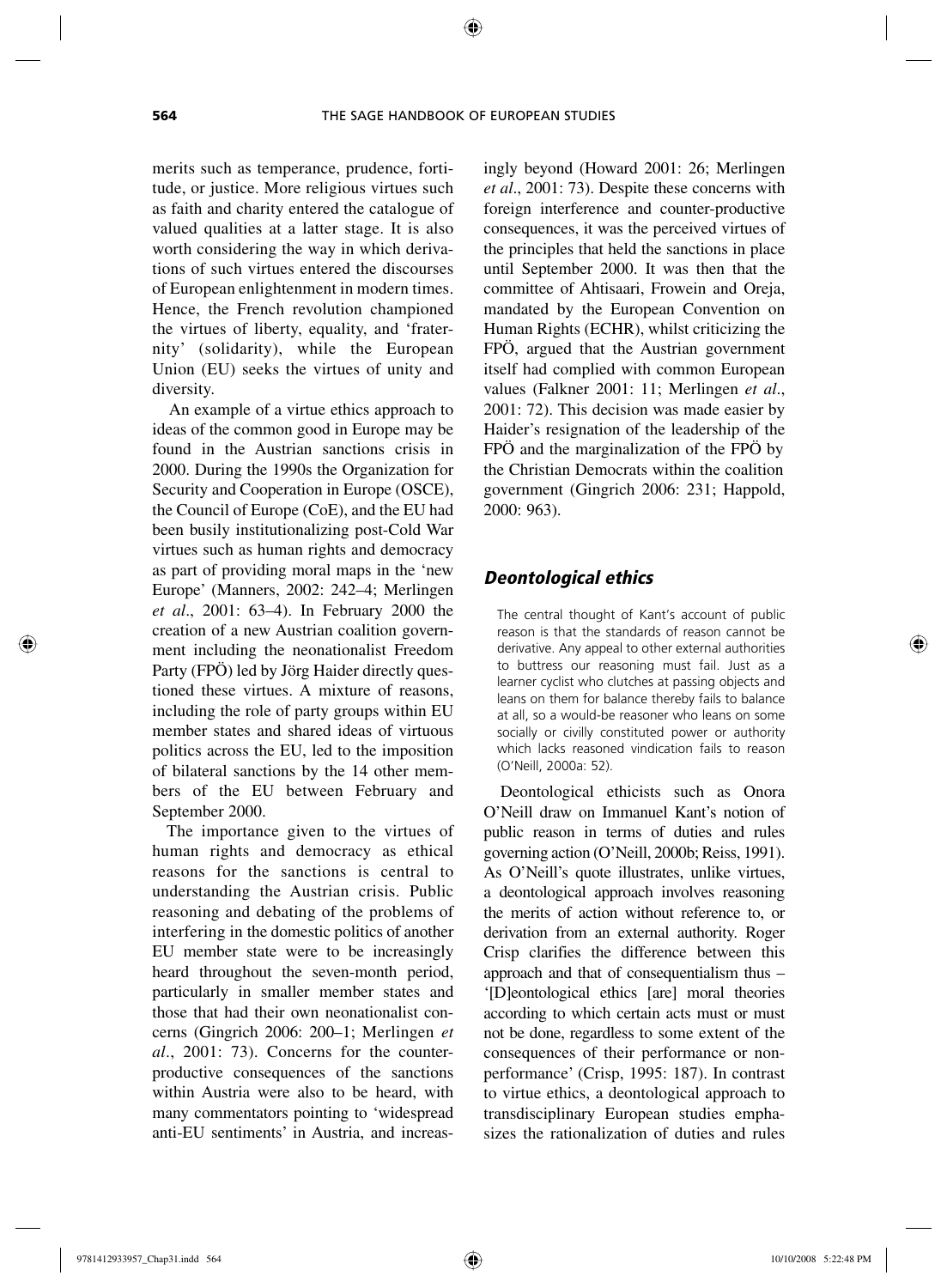which guide differing groups and their idea of the common good.

Deontological ethics move the focus beyond the character of social groups towards an understanding of group actions and inactions. O'Neill and other neo-Kantians seek to emphasize the progressive and expansive role of public debate and reasoning in creating the rights and duties held to be important within a group. An awareness of the promotion of such rule-governed behaviour through domestic and international law is central to making sense of this shared idea of the common good. Unlike virtue ethics, deontological ethics provides few absolute merits which might be pursued, rather the approach emphasizes the means through which actions are motivated and practised. In this respect, much weight is placed on the establishment of law, including both rights and duties, in the pursuit of the common good. Both advocates and detractors of European integration have argued that Europe has become a 'Kantian paradise' governed by domestic and international law such as the 'acquis communautaire' of the EU (Dalgaard-Nielsen, 2004: 71–3; Menon *et al*., 2004: 9).

An example of a deontological ethics approach to ideas of the common good can be seen in the genetically modified (GM) food crises from 1998 to date. Since its inclusion in the 1992 Treaty on European Union, the precautionary principle has become an important feature of European international environmental law (Douma, 2000; Welsh, 2006). In February 2000 the European Commission's communication argued that the precautionary principle should be applied when 'preliminary objective scientific evaluation indicates that there are reasonable grounds for concern that the potentially dangerous effects on the environment, human, animal or plant health may be inconsistent with the chosen level of protection' (European Commission, 2000: 3, 10; Baker, 2006: 87; Douma, 2000: 141). The precautionary principle provides a rule-based approach to dealing with uncertainty and risk to life through a reasoned legal principle for action based on the principle that 'prevention is better than cure'. However, the importation of GM maize and soya beans from the US during 1996– 1997 raised public concern, particularly following the 1996 BSE crisis, regarding the need for a precautionary approach to the uncertainty and risk associated with genetic modification, production and impact in Europe (Carr 2002: 32; De Marchi and Ravetz, 1999: 748–51; Sicurelli, 2004: 11–12). A mixture of reasons, including the conflicting motivations of international agribusiness and more local organic farming, led to a precautionary moratorium on the importation of GM products into Europe from 1998 to 2004 (Carr, 2002: 33; Karlsson, 2006: 49; GMO Compass, 2006).

The importance given to the role of the precautionary principle as a reason for the moratorium is crucial to making sense of the GM food crisis. The virtues of the precautionary principle and its application to GM food appear contradictory, with advocates of 'freedom' (primarily international agribusinesses such as Monsanto and Syngenta) clashing with supporters of 'justice' and 'prudence' (primarily advocates of local empowerment and international environmental groups such as Greenpeace and Friends of the Earth). Similarly, the consequences of such a precautionary approach are mixed, with concerns about the long-term impact on European bioscience contrasting with the significant consequences for biodiversity of pesticide toleration and transgenic hybridization. Despite these differing virtues and consequences, European support for the precautionary principle in international law ensures that, years after the moratorium ended, most Europeans have a deep suspicion of GM foods with low levels (below 1%) of GM crop plantation in Spain, Portugal, Germany, France, and the Czech Republic. The WTO ruling in September 2006 on the transatlantic trade dispute over GM foods makes clear that high stakes, large uncertainty, and intense normative disputes over GM products cannot and should not be resolved through 'normal' scientific and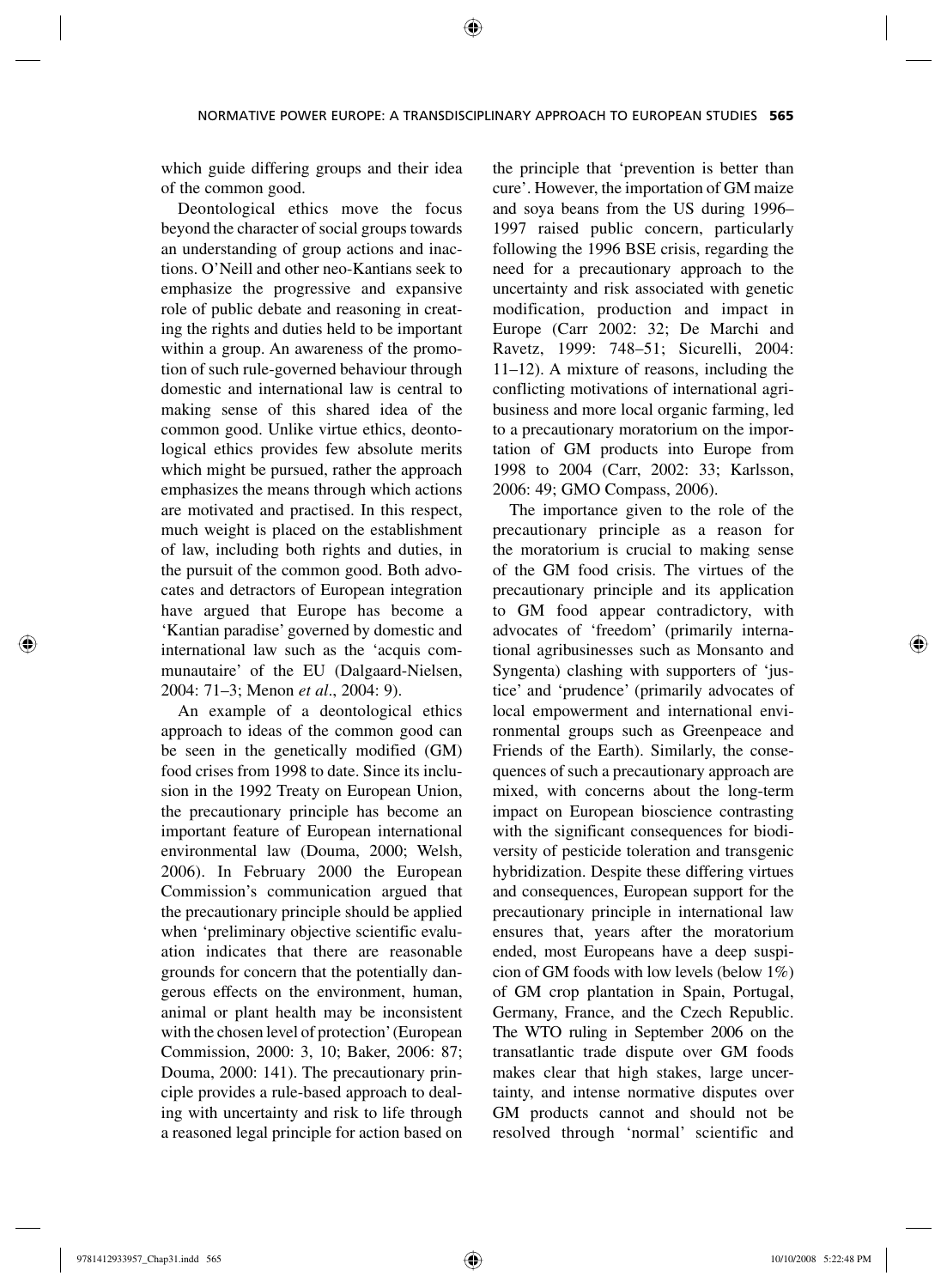politics means, prompting a need for extending peer communities, and ensuring the more consistent application of the 2003 Cartagena Protocol on Biosafety which is widely supported in Europe (Bäckstrand, 2003; De Marchi and Ravetz, 1999; Friends of the Earth 2006; Healy, 1999).

#### *Consequentialist ethics*

It is a necessary feature of consequentialism that it is a shallow philosophy. For there are always borderline cases in ethics. Now if you are an Aristotelian … you will deal with a borderline case by considering whether doing such-and-such in such-and-such circumstances is, say, murder, or an act of injustice; and accordingly you decide it is or it isn't, you judge it to be a thing to do or not … The consequentialist has no footing on which to say 'this would be permissible, this not'; because by [their] own hypothesis, it is the consequences that are to decide (Anscombe, 1958).

Consequentialist ethicists such as Elizabeth Anscombe draw on and develop the utilitarianism of Jeremy Bentham and John Stuart Mill in order to argue for normative ethics based on the outcomes of actions (Darwall, 2002; Geach and Gormally, 2006). Unlike the neo-Aristotelian or neo-Kantian approaches, Anscombe argued that a consequentialist approach did not judge ethical cases on their own merit, but looked towards the consequences of action or inaction for guidance. James Griffin clarifies that 'consequentialism [is] a term now used for the view that all actions are right or wrong in virtue of the value of their consequences' (Griffin, 1995: 154). Unlike virtue and deontological ethics which focus on motivations, transdisciplinary European studies using a consequentialist approach involves analysing the consequences of actions and their implications for differing groups and their idea of the common good.

Although consequentialist ethics share an emphasis with deontological ethics on the rights and wrongs of group actions, the focus of this approach is on the interplay between actors and consequences. The implications of this approach are significant for debates

regarding the relationships between Europe and the rest of the world, for example raising questions about the merits of European aid and trade. This also introduces the problem of value pluralism and the extent to which the merits of differing consequences may themselves be moral choices (Reader, 2000: 356). This problem has become widespread in debates regarding the relative merits of pursuing the 1992 UNCED Rio and 2002 WSSD Johannesburg sustainable development agenda; the 2000 UN Millennium Development Goals; the 2001 DoHa Declaration; and the 2002 Monterrey Consensus at the same time, with very different consequences (Manners, 2007).

An example of a consequentialist ethics approach to ideas of the common good in Europe might be seen in the Kosovo intervention crisis during 1999. During the 1991–1995 war in Yugoslavia, many European states became convinced that never again would such large-scale massacres of civilians occur while neighbouring states and institutions failed to act (Malmvig, 2006: 64–5). The violence in Yugoslavia did not end with the November 1995 Dayton Accords, and by mid-1998 Europeans were concerned at the escalation of violence by the Kosovo Liberation Army (KLA) and the Serbian security forces (Latawski and Smith, 2002: 216). A ceasefire arranged by Richard Holbrooke with Slobodan Milosovic in October 1998 was soon broken by the KLA, escalating atrocities by Serbian security forces. The EU Forensic Expert Team in Kosovo investigated three sites (Klecka, Volujak, and Racak) involving approximately 200 civilians executed between August 1998 and January 1999, in part contributing to the Rambouillet peace talks in February and March 1999 (Friis and Murphy, 2000; Rainio *et al*., 2001). The collapse of these talks coincided with a renewed Serbian offensive against the KLA, leading to the launching of NATO's Operation Allied Force in late March 2006, and the fleeing of over 800,000 Kosovar refugees by the time the aerial bombardment ended in early June 2006 (Friis and Murphy, 2000: 767; Huysmans, 2002: 602).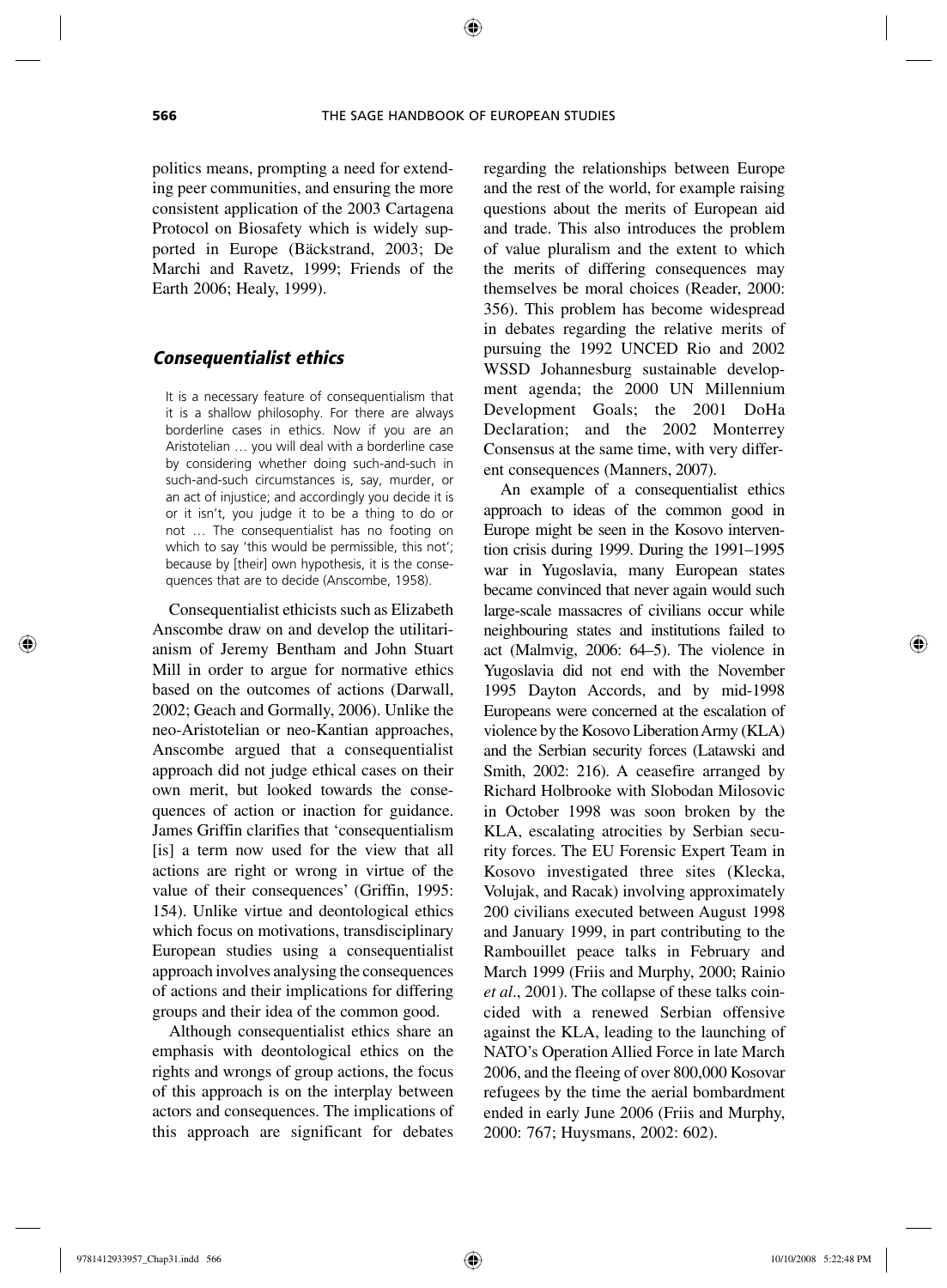The importance given to the anticipated consequences of military inaction are critical to appreciating the Kosovo crisis (Malmvig, 2006: 76). From June 1998 to March 1999 members of NATO began preparing for direct military involvement in Kosovo, fearful of consequences similar to Bosnia should they not intervene. By the beginning of March 1999 approximately 7,000 personnel (out of a planned 25,000) from the UK, France, Germany, and Italy were deployed in Macedonia in advance of a NATO activation order (House of Commons, 2000). The virtues of 'temperance' in dealing with Milosevic and the warring parties in Kosovo, as well as 'prudence' in taking direct action, were dispensed with in favour of a twomonth NATO air campaign. In a similar way, the deontological reasons for nonintervention, including the absence of a UN Security Council mandate and dispensing with questions of sovereignty in international law, did not prevent NATO action, despite opposition from within some member states (particularly Greece and Germany) (Friis and Murphy, 2000: 768–9; Latawski and Smith, 2002: 216). The longer term consequences of the Kosovo crisis were a 'wake-up call for European leaders and European public opinion' emphasizing the need for a 'shared commitment to humanitarian values' in a 'pan-European community of values' (Huysmans 2002: 600; Lavenex, 2001: 856; Solana, 2000: 28).

#### POWER

As we have just seen, ideas of the common good can be grouped into three different approaches to normative ethics, with diverse affects in the study of contemporary Europe. Similarly, the relative importance of normative ethics can change on a case by case basis, for example in the study of virtue ethics in the European Union it is often the case that 'the most important factor shaping the international role of the EU is not what it does or what it says, but what it is' (Manners, 2002: 252). But the normative ethics motivating differing social groups are not the only factor shaping the power of ideas of the common good – the question of power and how these groups act must also be considered. The notion of power is one of the central, and most contested, concepts in the social sciences. The study of power involves asking how ideas of the common good are acted upon, through what means, and with what effect. Here I will differentiate between three different types of power – relational power, structural power, and normative power – and how they are exercised within the context of European studies.

#### *Relational power*

Power corresponds to the human ability not just to act but to act in concert. Power is never the property of an individual; it belongs to a group and remains in existence only so long as the group keeps together. When we say of somebody that [they are] 'in power' we actually refer to [them] being empowered by a certain number of people to act in their name. The moment the group, from which the power originated to begin with, disappears, '[their] power' also vanishes (Arendt, 1969: 44).

As Hannah Arendt observed, relational power is the ability of groups to act in concert. The notion of relational power places the emphasis on concerted action, but it also recognizes the transient nature of such power which can disappear and disperse as quickly as it appeared (Arendt, 1963: 175; Guisan, 2003, 2005: 462–3). In this respect, 'power is to an astonishing degree independent of material factors, either of numbers or means' (Arendt, 1958: 200). Susan Strange suggests that in its most simplistic formulation, 'relational power, as conventionally described by realist writers of textbooks in international relations, is the power of A to get B to do something they would not otherwise do' (Strange, 1988: 24). In transdisciplinary European studies, relational power is to be found wherever such groups are taking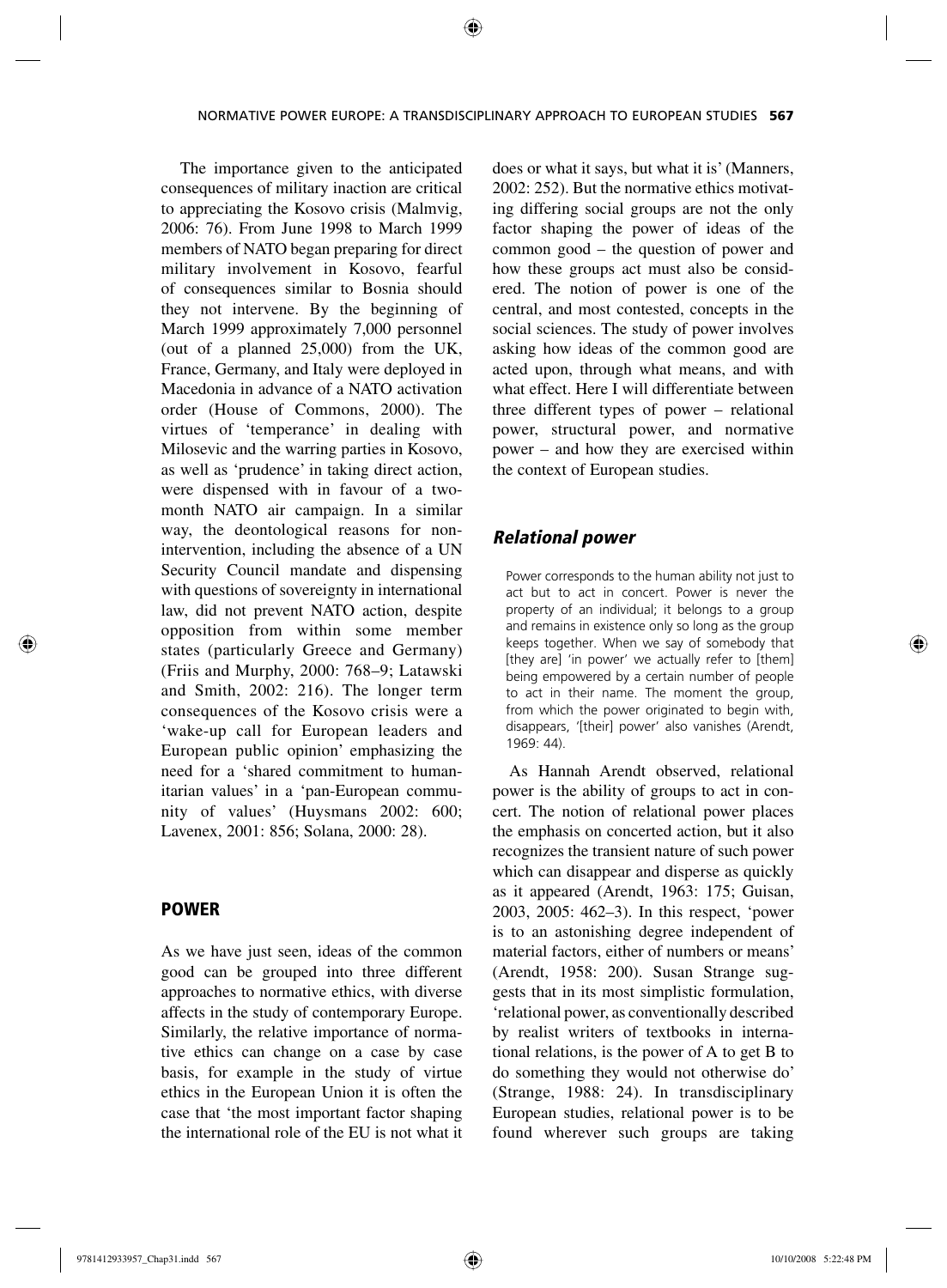concerted action, for example in the rise of 'third way' social democratic governments across Europe during the period 1998 to 2002.

The 'red tidal wave' of the left that swept across Europe during the late 1990s is an interesting example of the strengths and weaknesses of the exercise of relational power (Bell and Shaw, 2003: 1; Ovenden, 1998). The election of the centre/left governments of Romano Prodi (1996), Tony Blair and Lionel Jospin (1997) and Gerhard Schröder (1998) brought widespread expectations that the political parties of the left would, for the first time, be able to act in concert (*Economist*, 1998; Ladrech, 2003; Walker, 1998). Most believed that sharing power in 13 West European governments would allow the use of relational power to pursue the political agenda of the 'third way', 'new centre', or 'democratic socialism' (*Economist*, 1998; Walker, 1999). Such relational power was intended to shape the post-Cold War European agenda of political, economic, social, and foreign policy based on principles such as community, responsibility, accountability, and opportunity (Halpern and Mikosz, 1998; Dickson, 1999).

The relational power of the four socialdemocratic governments in Germany, France, Britain and Italy, together with the support of the Netherlands, Sweden and Greece (and six others), was hoped to reinvent governance, regulate capitalism, achieve social justice, and pursue liberal internationalism in foreign policy (Halpern and Mikosz, 1998; Judis, 2002; Stiglitz, 2001). Following Strange, the expectation would be that if some of the most powerful states in Europe sought to exercise relational power over these issues, then a leftward agenda should have been achievable. However, as early as 2003 the term 'crisis' was being used by the left after Silvio Berlusconi (2001) and Jean-Pierre Raffarin (2002), as well as Jan Peter Balkenende and Anders Fogh Rasmussen, came to power (Bell and Shaw, 2003: 1). It seems clear that in order to understand the weaknesses of relational power we need to understand the role

of structural power in resisting the agenda of the 'third way', as well as the problem which the normative power of social justice has in articulation across Europe and the world.

# *Structural power*

Structural power … is the power to shape and determine the structures of the global political economy within which other states, their political institutions, their economic enterprises and (not least) their scientists and other professional people, have to operate. … Structural power, in short, confers the power to decide how things shall be done, the power to shape frameworks within which states relate to each other, relate to people, or relate to corporate enterprises. The relative power of each party in a relationship is more, or less, if one party is also determining the surrounding structure of the relationship (Strange, 1988: 24–5).

In contrast to Arendt, Susan Strange argued that structural power is found in the shaping of the environment within which relations take place. The notion of structural power places the emphasis on determining frameworks, rather than the concerted actions of relational power. In this respect we can distinguish between the importance of the 'agents' in relational power and the role of the 'structures' in structural power (see Giddens, 1979). The emphasis on power structures in areas such as security, production, finance, knowledge and welfare advanced by Strange (1988) is related to Marxist critical theory with its emphasis on structures of production and social relations. Unlike relational power, structural power in transdisciplinary European studies can be found wherever social, economic, and knowledge-based relations are determined by the emerging dominance of transnational media corporations in Europe from 1996 onwards.

In the mid-1920s a small number of major Hollywood studios controlled film production, and 70 years later the transnational media corporations that own these 'seven sisters' of cinema now dominate the global media industries of film, television, radio,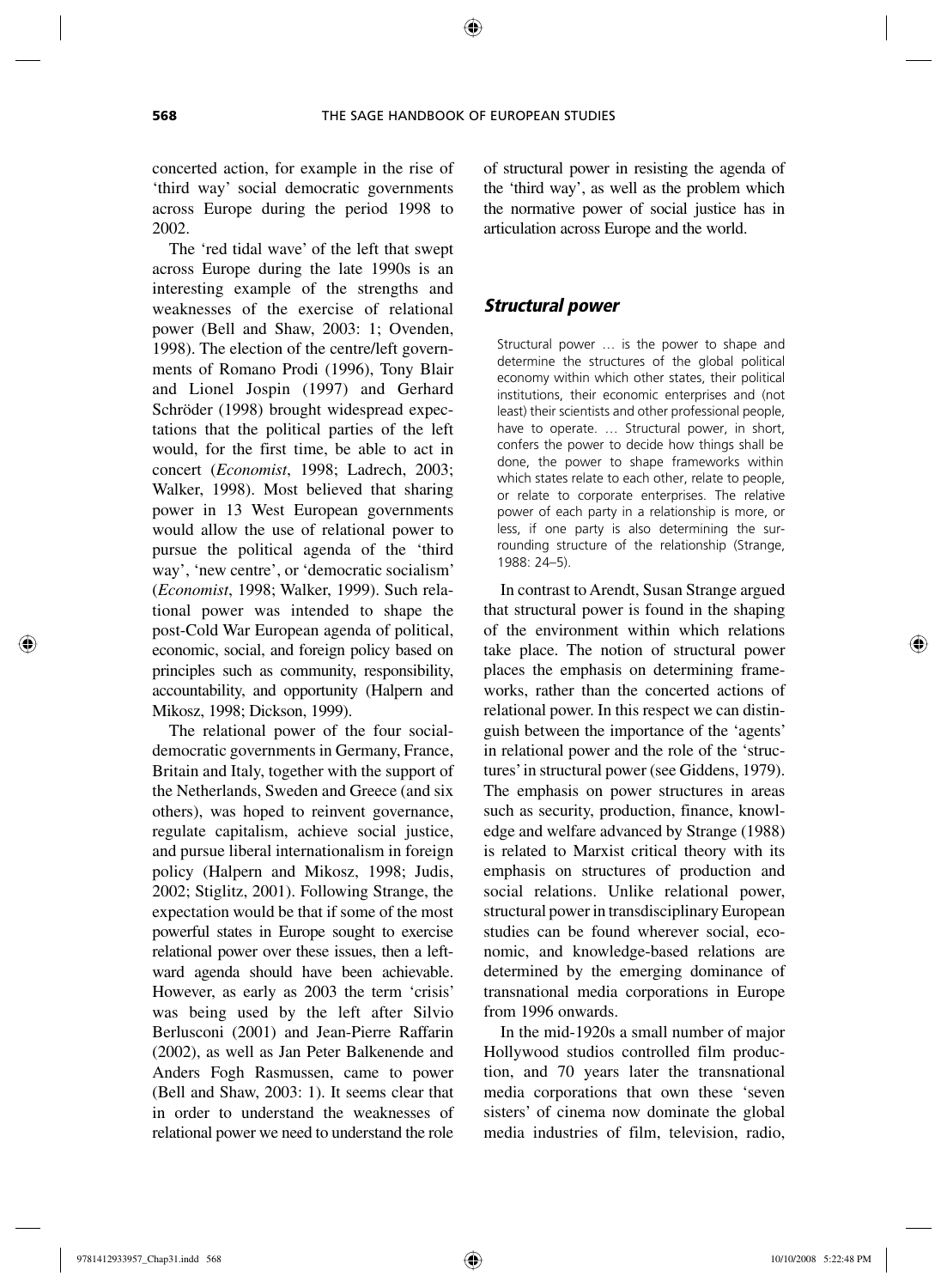music, newspapers, periodicals, and books (McChesney, 2001). As the Council of Europe's report on 'Transnational media concentrations in Europe' argued in 2004, the rise in media concentration since 1994 had reached new levels through the domination of transnational companies that weakened national regulations and competition rules (Council of Europe, 2004: 7). The deregulation of US media ownership rules in 1996 (the Telecommunications Act), together with the liberalization of the EU market for media (the 1989 Television without Frontiers Directives revised in 1997), prompted a series of mammoth media mergers including Disney and ABC (1995), Time Warner and Turner/CNN (1996), Viacom and CBS (1999), AOL and Time Warner (2000), Vivendi and Seagram (2002) (Jung, 2003; McChesney, 1999). By 2004 the eight globally dominant transnational corporations were Time Warner, News Corp, Viacom, Disney, Bertelsmann, NBC Universal, Sony, and Vivendi Universal, of which only Bertelsmann (Germany) and Vivendi (France) are European (Jung, 2003, Nordicom, 2005a). While some report the relative success of European companies such as RTL/ Bertelsmann, Canal+/Vivendi, and the BBC in resisting the power of the non-European corporations to structure European media, this must be considered premature (Council of Europe, 2004; Esser, 2002; Nordicom, 2005b).

Simply looking at traditional, terrestrial broadcast media in Europe tells us very little about the structural power of transnational media, however, for this we have to look at both 'new media' and content (Bondebjerg, 2001; Cohen and Kennedy, 2000). The 'new media' of non-terrestrial communication places an emphasis on cable, satellite and Internet distribution, as demonstrated in the power of four corporations. The world's biggest merger of AOL and Time Warner in 2000, together with the 2006 purchase of Myspace. com by News Corp, illustrate the way in which the old media giants have come to dominate new media space on the Internet. In terms of cable distribution, the markets of Ireland, the Netherlands, Central and Eastern Europe are dominated by US-owned Liberty Global Europe (Liberty Media have holdings in SBS, News Corp, Time Warner, Vivendi, and Viacom). Similarly, the satellite distribution market in Europe has been largely dominated by just two corporations – News Corp (through the Sky group) and Vivendi (through the Canal+ group until 2003). In terms of content, the European media market is dominated by satellite news from CNN (Time Warner), BBC World, and Fox News (News Corp); infotainment such as the Discovery channels (Liberty Media), National Geographic (News Corp); and the History Channel (Disney, Hearst, NBC Universal); children's programmes from Disney, Nickelodeon (Viacom), Fox Kids (News Corp), Cartoon Network (Time Warner); and music channels such as MTV and VH1 (both Viacom).

It becomes clear that European social, economic, and knowledge-based relations are increasingly predetermined by the dominance of a very small number of transnational media corporations who shape what and how we come to know about Europe. As Christopher Marsden argued, when discussing the power of transnational media we need to look beyond the media to ownership: 'Interdependence and the structural power of capital generally is a more holistic explanation of the story than the structural power of the media owner *per se*' (Marsden, 2000: 12). It seems clear that attempts to regulate European markets, in particular media markets and rules of cross-media ownership, as part of the 'third way' agenda of 1998–2002 were on a collision course with the fourth estate of transnational media corporations. The liberalizations of 1996 in the US, the UK, and Germany had already started the concentration of media into the hands of corporations that were resistant to reregulation and unlikely to have programming representing the third way agenda in any fair way. An example might be found in the role of one of the now dominant new media corporations, News Corp, which attempted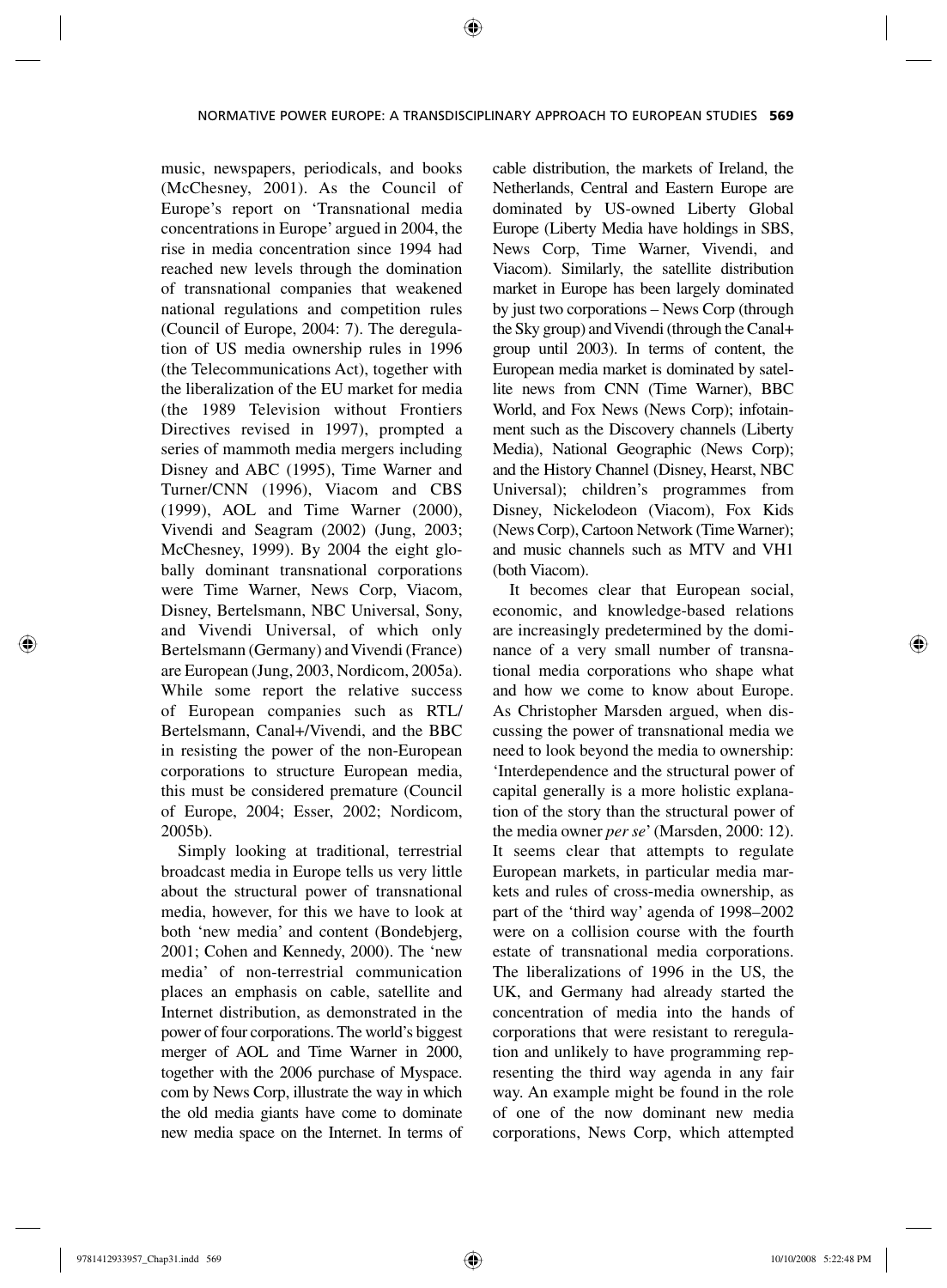to overcome European resistance by using sport programming as a 'battering ram' against regulatory and cross-media ownership rules (Robertson, 2004: 293, 298). The case of BSkyB's attempted purchase of Manchester United football club, and merger of News Corp with Canal+, in 1998–1999 illustrated how politics and media ownership mix in News Corp's 'anti-European Union views' (Robertson, 2004: 298). If the relative power of elected governments is constantly weakened by the structural power of transnational capital and its negative effects on democratic pluralism (Council of Europe, 2004: 4–6), we are left with the question of how ideas of the common good might be articulated in a globalized Europe. Here we should turn to the idea of normative power for an understanding of the power of ideas in post-Cold War Europe.

#### *Normative power*

[W]e rely on moral persuasion, the power of argument, and the power on shaming … Other factors in these circumstances of voluntary compliance are also important, such as the domestic salience of the norm, its legitimacy and coherence, and the extent to which it fits with other prevailing and well-established standards; but norms are expressed through language and the process of argumentation and debate can shape what is said subsequently in both domestic and international venues (Foot, 2000: 9).

If relational power is concerted action and structural power is environment shaping, then normative power presents a third form of power – the power of ideas themselves. As Rosemary Foot suggests, normative power relies on persuasion, argument and shaming rather than action or structure to shape change. In contrast to the action and determination orientations of relational and structural power, normative power is a discursive formation that relies on legitimacy, coherence, and voluntarism for its influence. Although sceptical, Strange had also noted the existence of normative power, suggesting it was 'moral authority, power derived from the

proclamation of powerful ideas that have wide appeal, are accepted as valid and give legitimacy to the proclaimers, whether politicians, religious leaders or philosophers' (Strange, 1988: 23). Similarly, in his study of 'Europe in the making' Johan Galtung argued that normative power was one of the 'three classical types of power' and was to be found in 'bad and good conscience' (Galtung, 1989: 14–15, 162 n. 13). In transdisciplinary European studies, normative power is to be found wherever powerful ideas and argumentation are encountered, for example in the constitutionalization of human rights norms in Europe in the post-Cold War era.

The International Bill of Human Rights consists of the 1948 Universal Declaration of Human Rights, the 1966 International Covenant on Civil and Political Rights, and the 1976 International Covenant on Economic, Social and Cultural Rights, together with two protocols. These five accords, together with the 1979 Convention on the Elimination of All Forms of Discrimination Against Women; the 1984 Convention against Torture and Other Cruel, Inhuman or Degrading Treatment or Punishment; the 1989 Convention on the Rights of the Child; the 1990 International Convention on the Protection of the Rights of All Migrant Workers and Members of Their Families; and the four optional protocols, constitute the core international human rights instruments of the United Nations (Office of the United Nations High Commissioner for Human Rights, 2006). Although most Western European states had taken steps towards enshrining these core human rights in law, prior to 1990 the ratification and application of these core instruments was incomplete.

From 1990 onwards the normative power of human rights in Europe illustrates the way in which core rights came to be seen as constitutive of the very idea of the common good across Europe. The end of the Cold War in Europe was marked by the November 1990 Paris Charter of the Conference on Security and Cooperation in Europe (CSCE) which recognized a 'steadfast commitment to democracy based on human rights and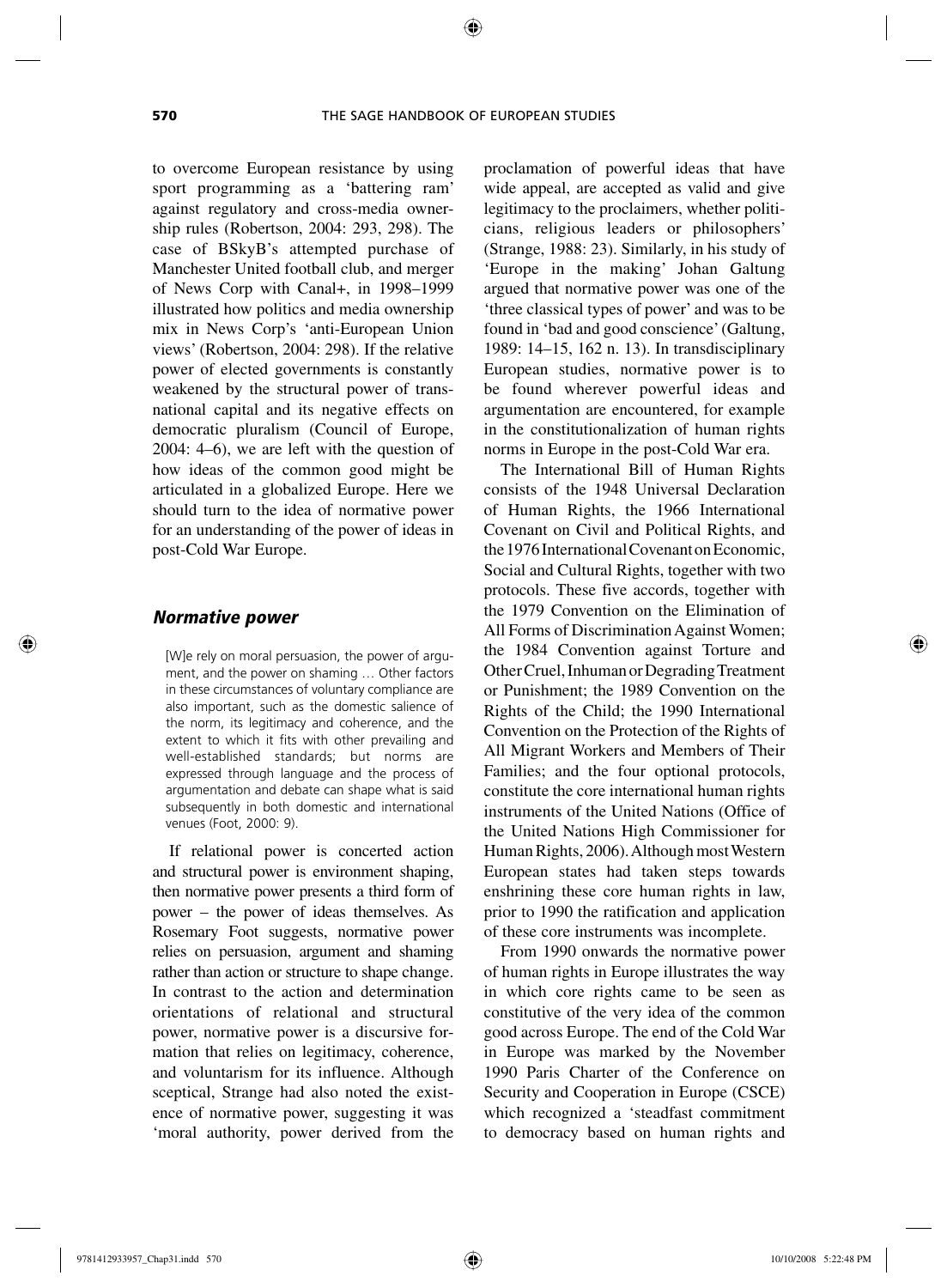fundamental freedoms' (Conference on Security and Cooperation in Europe, 1990: 3). The signing of the European Convention for the Protection of Human Rights and Fundamental Freedoms, and membership of the Council of Europe (CoE) brought nine central European states into the realm of European human rights protection between 1991 and 1993. The June 1993 Copenhagen Criteria for membership of the EU made clear that human rights protection (as well as protection of minorities) was a pre-requisite for accession. It is within this institutional context that 15 European post-Soviet and post-Yugoslav states acceded to most of the seven core international human rights instruments of the UN (the major exception being the 1990 Convention on the Protection of the Rights of Migrant Workers). More specifically, 13 Central and Eastern European states, 17 Western European states, and three Mediterranean states (Malta, Cyprus, and Turkey) acceded to the 1989 Second Optional Protocol to the International Covenant on Civil and Political Rights (abolition of the death penalty) after pressure from the CoE, the EU, and international human rights groups.

This emphasis on the role of the three European institutions of the CSCE/OSCE, CoE, and EU in spreading human rights law overlooks the extent to which it is grassroots human rights movements and advocacy which has led the development of human rights in Europe. Human rights movements for the abolition of slavery, torture, political imprisonment, and the death penalty, are all primarily movements of people rather than states, as the work of Anti-Slavery International (founded in 1839 as the Anti-Slavery Society), Amnesty International (founded as the 'Appeal for Amnesty, 1961'), and the Association for the Prevention of Torture (founded in 1977) have illustrated. Chris Brown comments that:

It is precisely the role of AI [Amnesty International] and similar bodies to 'carp' and 'denounce' without taking on board all the reasons, often quite compelling in nature, for failings in the area of human rights … bodies such as AI, which do not possess direct coercive [relational] power, can attempt to promote human rights in a way that is less tied up with Western interests, and are less liable to charges of hypocrisy (Brown, 2001: 29).

It is here that we find the normative power of European civil society activism engaged in persuasion, argumentation and shaming in public, the press, the courts, state institutions, and international organizations 'like water on stone' (Power, 2002) in order to promote ideas of the common good.

### EUROPE

Having considered both the reasons why groups act, and means through which groups act on differing ideas of the common good, we can now turn to the question of what are the effects on our understanding of contemporary Europe. This third section involves asking what the consequences are of examining European studies from contrasting analytical perspectives. What we will see is that ideas of the common good are related to the different analytical methods of European studies. The question of what Europe is and how we examine it is the only common analytical focus that European studies shares, and is central to any transdisciplinary study. To illustrate the interrelationship between ideas of the common good, method of analysis and the definition of Europe I will differentiate between three means of understanding Europe – civilizational Europe, categorical Europe, and cultural Europe (see Manners, 2003).

#### *Civilization*

There are those who have argued that 11th September initiated a clash between civilizations. Here I disagree, a clash between civilizations requires that there are two civilizations, which there are not. There is only one civilization, and that is ours (Kjærsgaard, 2001).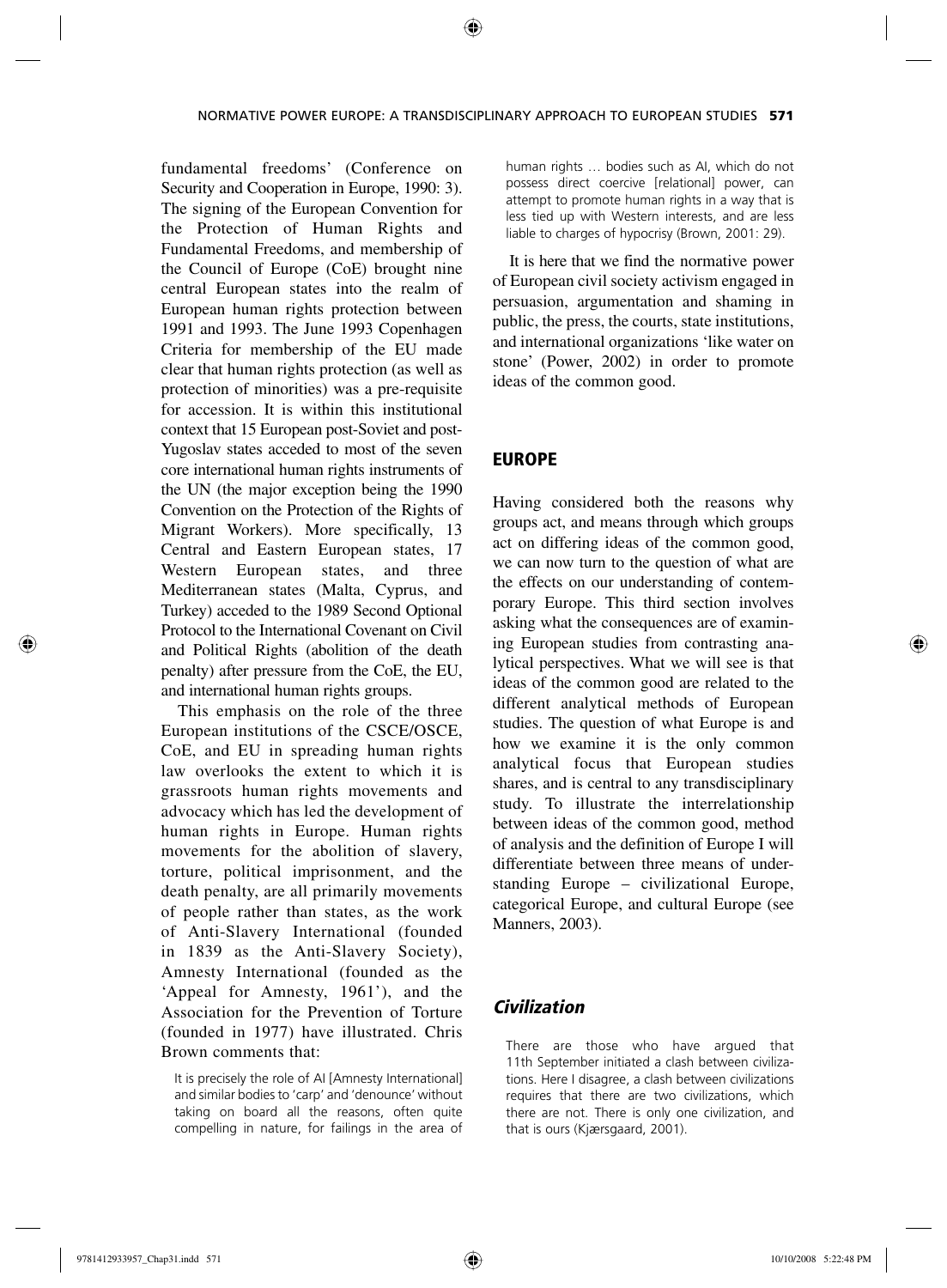The opening quote from Pia Kjærsgaard, the leader of the Danish People's Party, suggests a post-11th September understanding of civilizational Europe (Rydgren, 2004; Hervik, 2006; Andersen, 2008). In the post-Cold War era ideas of the common good based on the idea of 'civilization' became popularized by Samuel Huntington (1993). Huntington's argument was that religion became a means of differentiating between groups, and that conflict between these groups was inevitable (Batur-Vanderlippe, 1999; Loomba, 2003; Marfleet, 2003).

The 1980s saw the biological racism of the colonial era adapted to cultural racism for the postcolonial era with 'colour' exchanged for 'religion' (Balibar, 1991: 21; Loomba, 2003: 13). Etienne Balibar argued that

current racism . . . fits into a framework of 'racism without races' . . . It is a racism whose dominant theme is not biological heredity but the insurmountibility of cultural differences, a racism which, at first sight, does not postulate the superiority of certain groups or peoples in relation to others but 'only' the harmfulness of abolishing frontiers, the incompatibility of life-styles and traditions (Balibar, 1991: 21).

It is within this context that other religions rather than other races were increasingly identified as the causes of European problems in the post-Cold War era (Zaslove, 2004: 75).

As cultural racism (neoracism) became popular in Europe during the 1990s, far-right political leaders such as Le Pen (France), Bossi (Italy), Haider (Austria), and Fortuyn (Netherlands) became enthusiasts for a civilizational reading of Europe as predominantly Christian, white and closed to others (Batur-Vanderlippe, 1999: 472; Marfleet, 2003: 84; Quraishy, 2003: 72; Wren, 2004: 153).

The 1990s also saw the growth of neonationalist movements under the banner of 'anti-European' sentiment, including parties such as the French National Front, Italian Northern League (after 1998), Austrian Freedom Party, Danish People's Party, and Swedish Democrats (Chari *et al*., 2004; Gingrich, 2006: 214–5; Rydgren, 2002: 52; Simonsen, 2004: 361). Andre Gingrich defines neonationalism as 'nationalism in a globalized period of aggressive postcolonial and post-Cold War readjustment' (Gingrich, 2006: 200). In this respect neonationalists seek to 'enhance negative images of the European Union' and 'oppose the centralized and elite nature of the European Union in the name of the authentic silent majority and the common person' (Gingrich, 2006: 214; Zaslove, 2004: 70).

We should be unsurprised that neonationalist groups dislike the European Union after the Austrian sanctions crisis previously discussed under virtue ethics (above). However, less well known is the resistance to Article 13 of the Treaty of Rome which provides the basis for EU 'action to combat discrimination based on sex, racial or ethnic origin, religion or belief, disability, age or sexual orientation'. Neonationalist opposition to the Constitution for Europe was undoubtedly guaranteed by the new Article II-81 in the Charter of Fundamental Rights of the Union which went further in contending that 'any discrimination based on any ground such as sex, race, colour, ethnic or social origin, genetic features, language, religion or belief, political or any other opinion, membership of a national minority, property, birth, disability, age or sexual orientation shall be prohibited'. The movement from 'action' to 'prohibition' and wider-ranging reference to 'any discrimination' would clearly have been unacceptable to both neonationalists and neoracists.

In this civilizational Europe, some neoracist and neo-nationalist parties have seized the opportunity to invoke the need for 'crusades' of white Christian Europe against the Islamic world, using the war on terror as a pretext – 'This crusade, this war on terrorism is going to take a while' (Bush, 2001a; see also Carroll, 2004; Zaslove, 2004: 75). From this perspective a Europe based on such a civilization would be a very reduced and barren one indeed, excluding almost 60 years of immigration as well as most Eastern European states; of course Greece, Cyprus, Romania, Bulgaria, Macedonia, Turkey,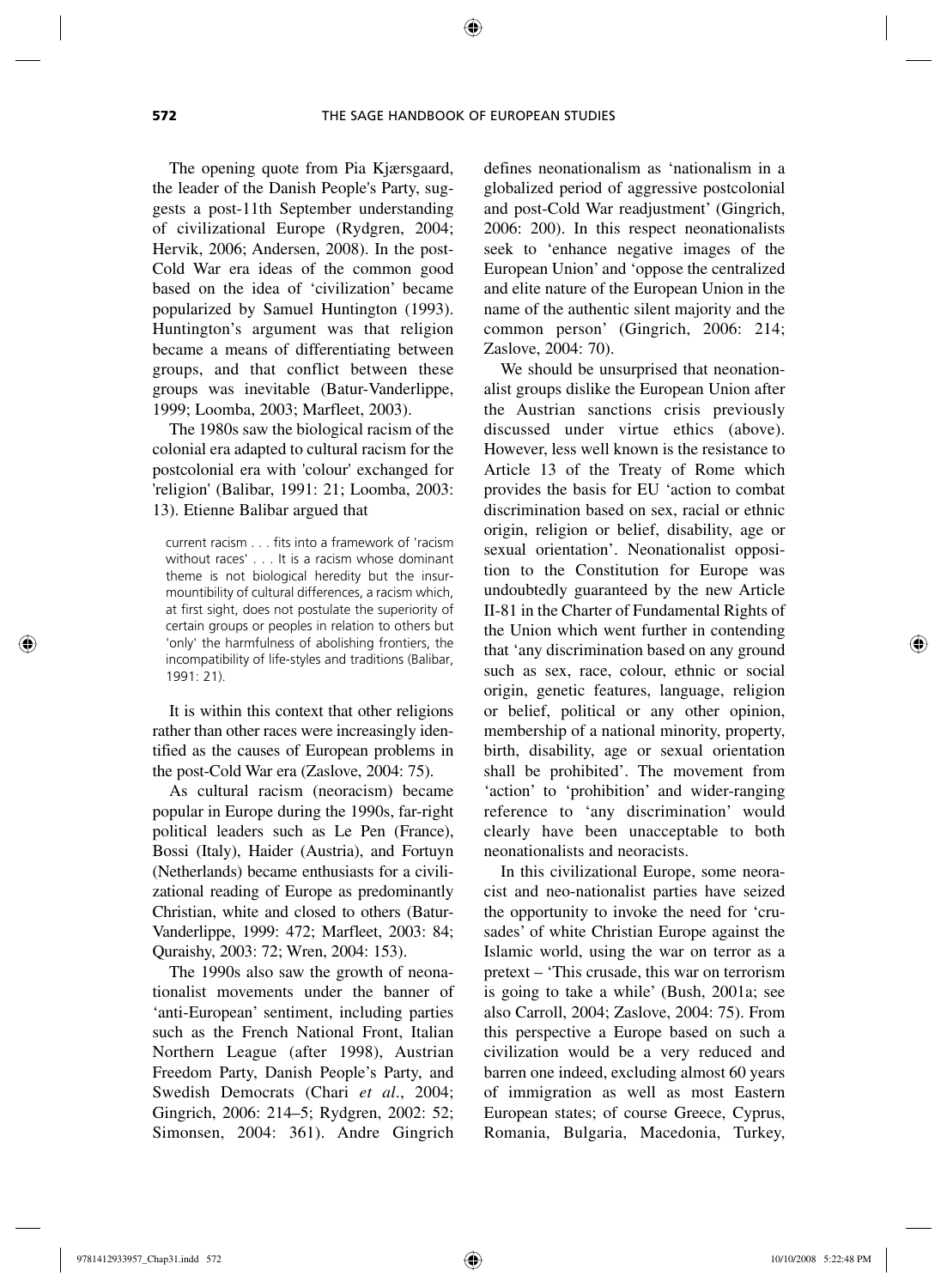Bosnia, Serbia, and Albania would also be excluded.

# *Category*

'Europe' and 'the European' are also symbolic categories … As such, these symbolic categories are mutually imbricated and craft a field of cultural meanings that produces its own emergent logic. This logic in turn defines the discursive limits of civilization and the relation of differentiated human groupings to that civilization (Lewis, 2006: 88).

As the discussion of civilizational Europe makes clear, our understandings of Europe are symbolic categories created by differing groups to serve political purposes (see Leontidou, 2004; Liotta, 2005). The second perspective looks at Europe as a category in order to escape the ethnic primordialism of the 'civilization'. However, as Gail Lewis illustrates in her discussion of 'imaginaries of Europe', any categories discussed here are themselves the product of cultural meanings, often in opposition to others such as 'the immigrant women' (see also Lutz, 1997). While Lila Leontidou has found that regional narratives of Europe have historically focused on geophysical features such as seas, rivers, and mountains, in the post-Second World War period it is institutional narratives that have dominated (Leontidou, 2004). Similarly, in the post-Cold War world the category of Europe can be found through examining the institutional memberships of those organizations representing and defining what it means to be European – the OSCE, the CoE, and the EU.

The OSCE is primarily a product of the Cold War era, created by the 1975 Helsinki Conference on Security and Cooperation in Europe. The Helsinki Final Act was signed by 35 countries, including the US, the Soviet Union, and Canada, thus creating an East–West understanding of Europe 'from Vancouver to Vladivostok'. By the 1994 Budapest conference meeting the CSCE had grown to 52 states who agreed to further institutionalization and a name change to the OSCE. As the world's largest regional security organization, its 56 members must represent the largest understanding of Europe as an institutional category, including the US, Canada, Russia, five central Asian republics, five micro-states, and 43 European countries.

The Council of Europe (CoE) is Europe's oldest political organization, created in the aftermath of the Second World War by the 1949 Treaty of London. The Treaty was signed by ten West European parliamentary democracies with the aim of achieving 'a greater unity between its members' (Article 1). The CoE was thus a Western European organization which initially excluded the dictatorships of southern and eastern Europe because of their absence of individual freedom, political liberty, rule of law, and 'genuine democracy' (preamble to Treaty of London). Fifty years later, by the end of 1989, the CoE had grown to 20 members, including the new democracies of southern Europe. However, the next decade was to be the 'decade which made history' as the Council played a crucial role in guarding democratic security and assisting the transition of Central and Eastern European states to democracy (Huber, 1999). Thus, by 2003 the CoE included 46 European countries, the only major exception being authoritarian Belarus.

The EU is Europe's main integration organization, with its beginnings in the European Coal and Steel Community created by the 1951 Treaty of Paris. As the Treaty was signed by the six Western European states who had been most affected by the Second World War, it was effectively a peace treaty, prompted by the 1950 Schuman Declaration (Fontaine, 2000: 20). After the 1957 Treaty of Rome significantly expanded the integration activities to include economic production and trade, the focus of the newly created European Communities was on the 'pooling of resources' in order to strengthen peace and liberty, including the free movement of persons, services, and capital. By 1989 the EC had enlarged three times and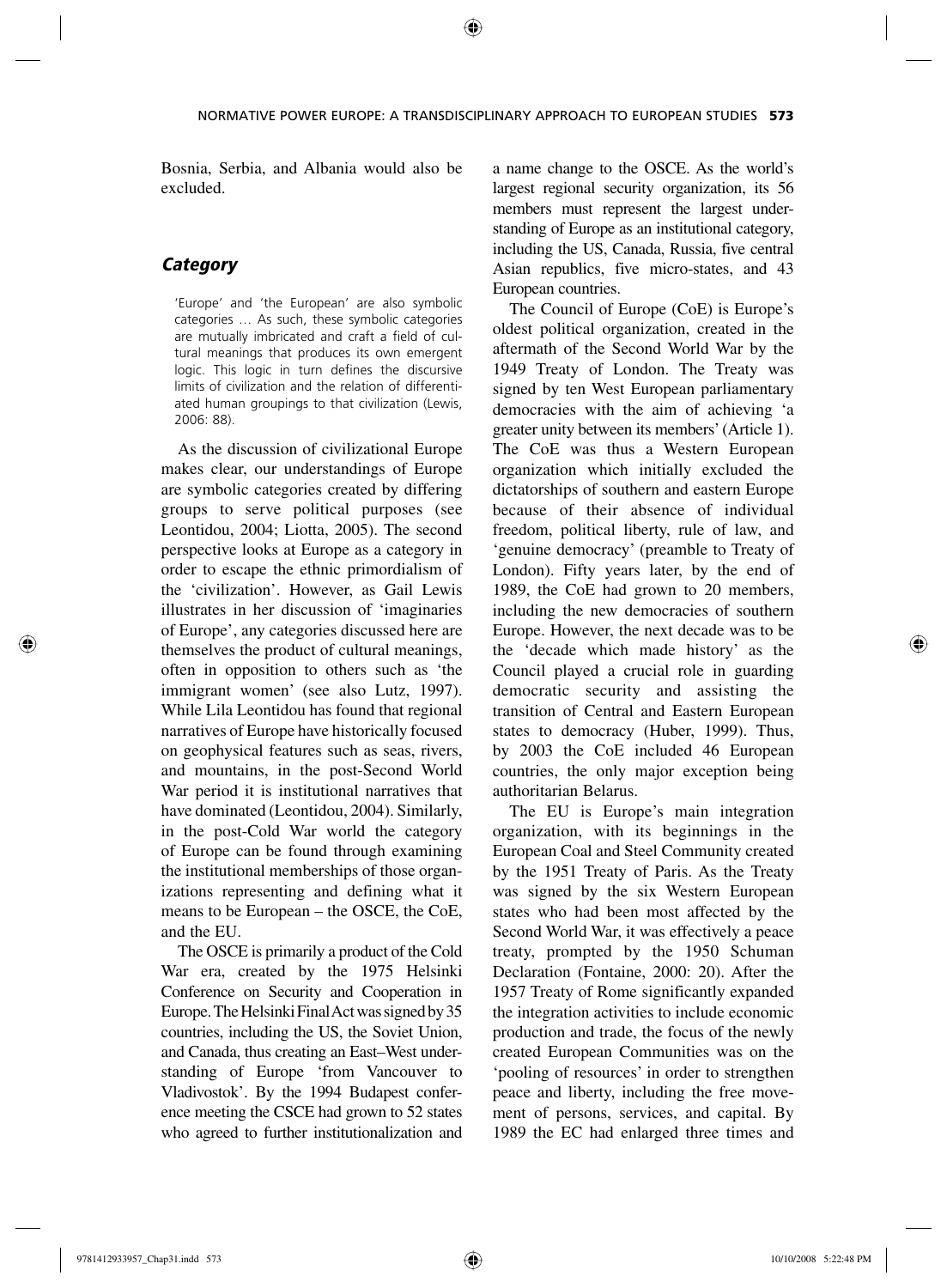included 12 relatively wealthy Western European parliamentary democracies. The end of the Cold War brought a deluge of applications for membership of the newly restructured EU, resulting in three more rounds of enlargement and a total of 27 members by 2007. Thus membership of the EU currently includes 27 of the 46 CoE member states, excluding Norway and Switzerland in Western Europe.

This brief comparison of institutional categorization illustrates the extent to which 'Europe' is an open category. Whether focused on security (OSCE), democracy (CoE), or integration (EU), Europe as a category can include between 46 and 27 states, stretching from Lisbon to Bucharest, Ankara, or Moscow. But under any categorical definition of Europe a wide range of cultural, ethnic, linguistic, and religious diversity is always included, ensuring that there are no discursive limits to civilization in a neoracist sense.

#### *Culture*

In spite of all the difficulties, we are on our way towards building a European Community that cannot be ignored. In this often chaotic European assembly, the voice of France, which sometimes has difficulty making itself heard when it calls for the construction of a 'social Europe', still finds allies in other governments and in the public opinion of various countries. Whilst all of them are deeply attached to their particular cultural traditions, they all implicitly or explicitly share our notion of freedom (Kristeva, 2004: 31).

Moving beyond discussions of civilizational or categorical Europe, it might be more valuable to look at Europe from the perspective of culture where differing cultural traditions across Europe share some common notions such as freedom and a more social Europe. From this third perspective we can acknowledge that geographic, ethnographic, and linguistic categories are primarily cultural constructions. Thus, a better understanding of the power of ideas of the common good will be looked at through culture as a means of comprehending contemporary Europe. As Maria Todorova suggests, 'It is not symbolic geography that creates politics, but rather the reverse … "Europe" ends where politicians want it to end' (Todorova, 1997: 160; and Liotta, 2005: 67). But we should remind ourselves that politicians and governments are themselves constructed through their particular cultural traditions.

Drawing on the previous discussion of institutional categorization and inspired by Todorova's symbolic geography of the 'Balkans', we can observe how European geography is a cultural production (Paasi, 2001). Because Europe sits at the western end of the Eurasian tectonic plate, any geographical definition of Europe must be topographic rather than geological. Hence geographical discussions of 'continental' Europe are somewhat misplaced, often replaced by discussions of Europe from the Atlantic-to-the-Urals (ATTU). It is worth remarking that while CoE membership may include states from the ATTU, their landmasses stretch from Baffin Bay (Greenland) to the Bering Straits (Russia). Also of interest is the way in which the EU also involves 28 non-European territories around the world, involving the seven 'non-continental and overseas territories of member states' (including French Guiana) and the 21 'overseas countries and territories' listed in the treaties (including Bermuda).

Similar to geography, European ethnography is also a cultural production, consisting of over 100 'nations' or 'peoples' (Fernández-Armesto, 1994; Pedersen, 1992). But any such study of nations or peoples in Europe is highly problematic because of the contested nature of 'ethnicity'. Definitions of ethnicity range from Max Weber's suggestion of 'those human groups that entertain a subjective belief in their common descent because of similarities of physical type or of customs or of both, or because of memories of colonization or migration' (Weber, 1968, in Guibernau and Rex, 1997: 2), to Paul Spoonley's idea of ethnicity representing 'the *positive*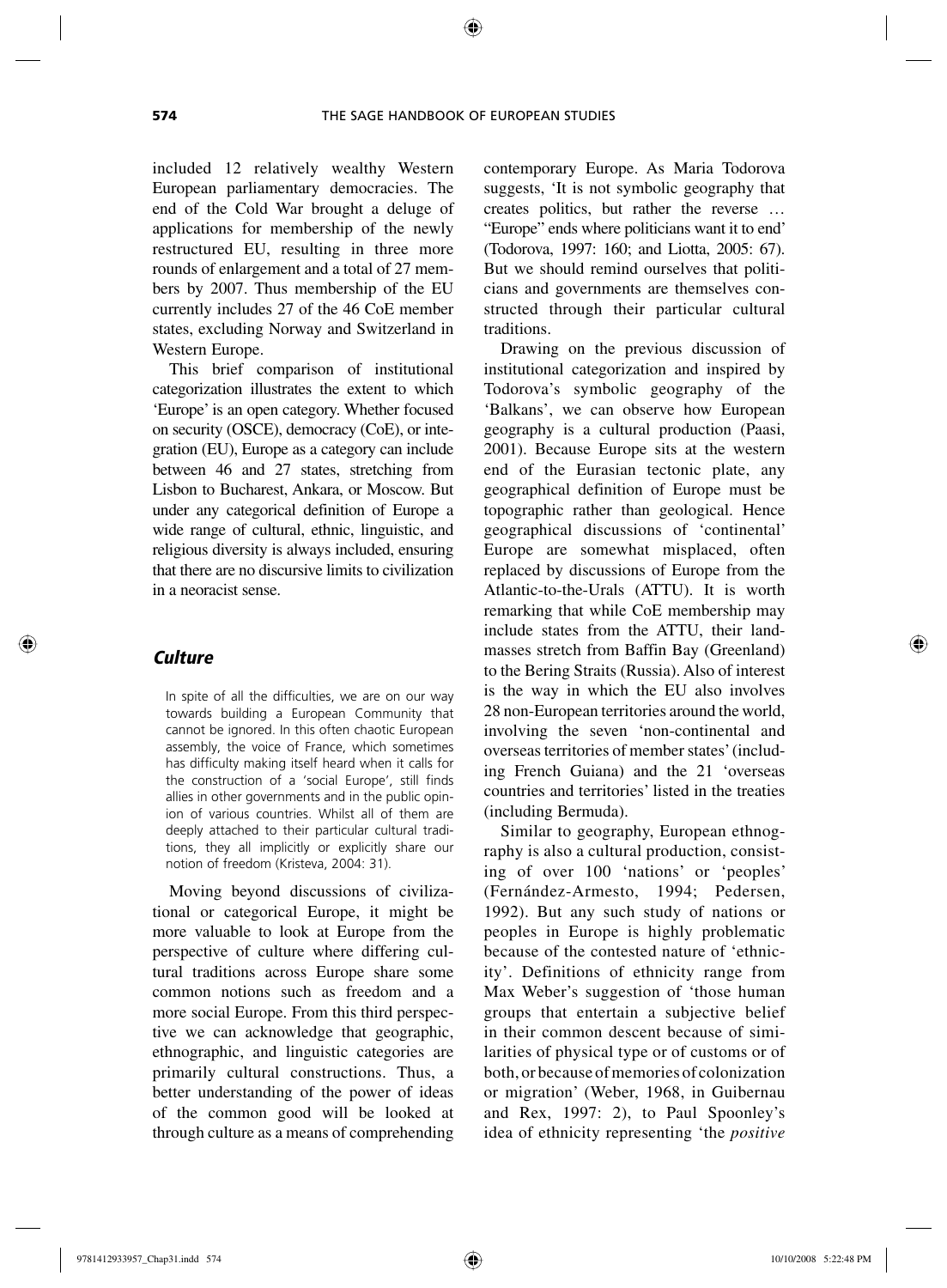feelings of belonging to a cultural group' (Spoonley, 1993, in Guibernau and Rex, 1997: 1). The difficult question arises of who, exactly, are the peoples of Europe? – Filipe Fernández-Armesto's 1994 *Times Guide to the Peoples of Europe* allows space for Ruthenians, Jews and the Roma, but none for the millions of non-indigenous citizens from around the world who are naturalized in Europe.

European linguistics may provide us with a better insight into cultural Europe, but given the Indo-European language roots of much of Europe, we are again presented with the issue of no clear separation within Eurasia. The ten main linguistic subfamilies of the Indo-European language family, together with non-Indo-European Uralic (Finno-Ugric and Samoyedic), Turkic, Basque and Maltese, ensure that languages spoken in Europe are shared with much of the world. The daily presence of semitic Maltese and Finno-Urgic (Finnish, Estonian, and Hungarian) languages in the EU illustrates the extent to which Indo-European languages are not a sufficient identifier of cultural Europe. Similarly, European languages such as English (5.5 per cent of global population), Spanish (4.6 per cent of global population), and Portuguese (2.9 per cent of global population) are widely used as first languages around the world, to the extent that cultural production outside of Europe in these languages has become more dominant within Europe – think of the US or India, Mexico and Brazil for example (Buckley, 1998: 4–5).

Returning to Julia Kristeva's opening quote, it is increasingly the case that, in spite of all the difficulties and resistances, cultural traditions tell us much about social Europe and any European community that might follow. Here it might be more insightful to define cultural Europe by those cultural productions which are widely shared across Europe, for example Europop in the form of the Eurovision song contest and Euro sport in the shape of the UEFA European Football Championship. The interplay between the EU, television, and entertainment/sporting bodies have produced cultural reconfigurations of Europe. For example, EU media policies such as the 1989 'Television Without Frontiers' Directive and the three MEDIA programmes since 1990 have intertwined with the role of the European Broadcast Union (EBU) to encourage co-productions such as the Eurovision Song Contest. Participation in Eurovision is limited to active members of the EBU, including recent winners from Ukraine, Turkey and Israel, as well as participants from Morocco, Russia and Armenia. Similarly, the combination of EU politics, including the European Court of Justice's 1995 Bosman ruling, and the pro-activity of sporting organizations has broadened definitions of Europe to include Russia, Turkey and Israel, as seen in the Euro 2008 (UEFA European Football Championship) competition. Ahead of the 2008 championships co-hosted by Austria and Switzerland, teams such as Armenia, Azerbaijan and Kazakhstan in group A; and England, Russia and Israel in group B had to play each other in order to qualify.

# APPROACHING THE QUESTION OF A EUROPEAN COUNTER-TERRORIST RESPONSE

Throughout this chapter I have argued in favour of a transdisciplinary approach to the study of contemporary Europe that asks a series of questions about the power of ideas of the common good, and their diffusion in a European context. In each part I examined one of these questions: normative, power, and Europe, from three different perspectives. In each response I tried to give an example from contemporary European studies that illustrate the transdisciplinary nature of such an approach. Hence we briefly considered the Austrian sanctions, GMO and Kosovo ethical crises; then the power of the 'third way', transnational media, and human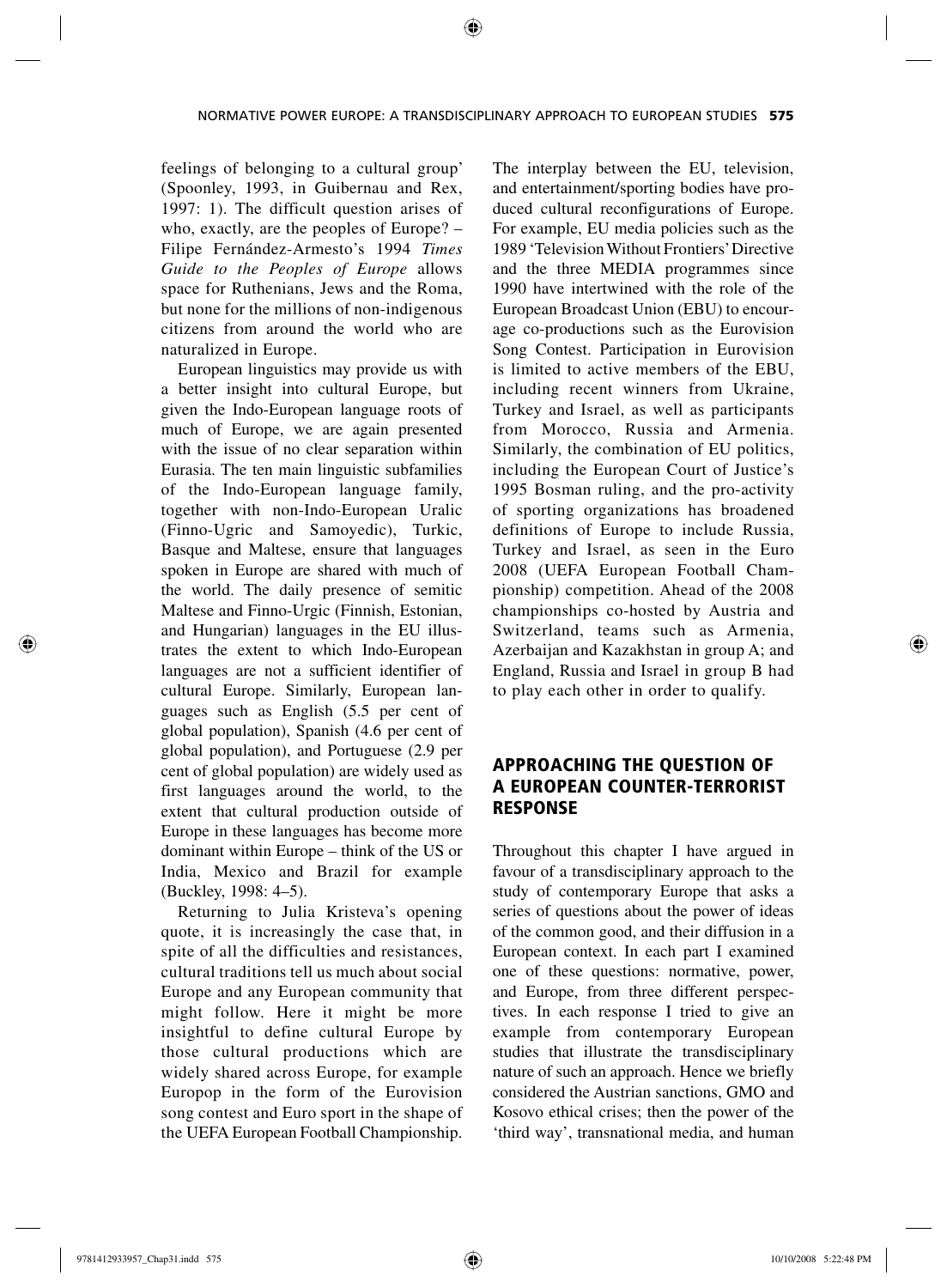rights; and finally some civilizational, categorical and cultural readings of Europe. Although these examples drew on politics, ecology, economics, sociology, and cultural studies, I did not attempt to weave them together into a single analytical narrative.

To conclude I will briefly look at one question in European studies which demands a transdisciplinary approach because of the challenges it presents to atomistic thinking – how should Europeans conduct a counterterrorist response? Following the terrorist attacks against civilians in New York in September 2001, and increasingly so since the Istanbul truck bombings of November 2003, the Madrid train bombings in March 2004 and the London public transport bombings in July 2005, Europeans have been asking themselves how to respond to such terrorist threats.

#### *Ethics in counter-terrorism*

The first question to ask is what would be an ethically normative way to respond to such attacks? A virtue ethics approach would tend to argue that Europeans should stick to their principles in any counter-terrorist activity, in particular arguing that these terrorist attacks are first and foremost crimes against humanity which require a cosmopolitan approach to security and justice. As commentators from the US, Pakistan, Turkey and the Lebanon acknowledged immediately following the events of 11 September 2001, these were widely seen as 'crimes against humanity' (Bhutto, 2002; Chibli, 2002; Guruz, 2002; Naim, 2002). European commentators were among the first to argue that such crimes must be understood within the wider processes of globalization and dealt with in the context of cosmopolitan politics and law (Beck, 2001; Habermas and Derrida, 2003; Kaldor, 2003; Mégret, 2003). A European virtue ethics approach would be expected to argue along the lines of Mary Robinson, the UN High Commissioner for Human Rights: 'I said very openly and have continued to say

that that's [11th September] a crime against humanity and that it's right and indeed necessary for the whole global community to bring the perpetrators to justice' (Robinson, 2002).

A deontological ethics approach might place greater emphasis on the need for reasoned, legal actions against international terrorism, and would most likely sanction an international 'just war' as was seen in Afghanistan in 2002. A large number of politicians, academics, and commentators around the world supported the US-led war in Afghanistan from 7 October 2001 onwards, with apparent UN Security Council backing in 'supporting international efforts to root out terrorism' (UN Security Council Resolution 1378; see also UN Security Council Resolution 1368). The extent to which the US appeared to work through international law and organizations in order to pursue a 'just war' through operations 'Infinite Justice' and 'Enduring Freedom' seemed a reasoned, legal approach to international justice which could be articulated across the globe (see Elshtain, 2003; Falk, 2001; Holliday 2002; contrast with Chomsky, 2003). Support for a European deontological ethics approach to counter-terrorism was removed when the US began preparing for the invasion of Iraq from October 2002 onwards, despite the lack of UN Security Council support and the largest anti-war protest in history on the 15 February 2003 when millions of demonstrators took to the streets of Rome, London, Madrid, Berlin, and beyond.

A consequentialist ethics approach would seem more likely to place the emphasis on outcomes in terms of defeating terrorists by any means possible, perhaps including a total war on terror. From 11 September 2001 onwards the doctrine of 'total war on terror' was increasingly at the heart of US consequentialist logic which focused on defeating not only terrorists but all enemies, as US Secretary of Defence Donald Rumsfeld noted on 11 September: 'Go massive … Sweep it all up. Things related and not' (Martin, 2002). Within a year this results-oriented strategy was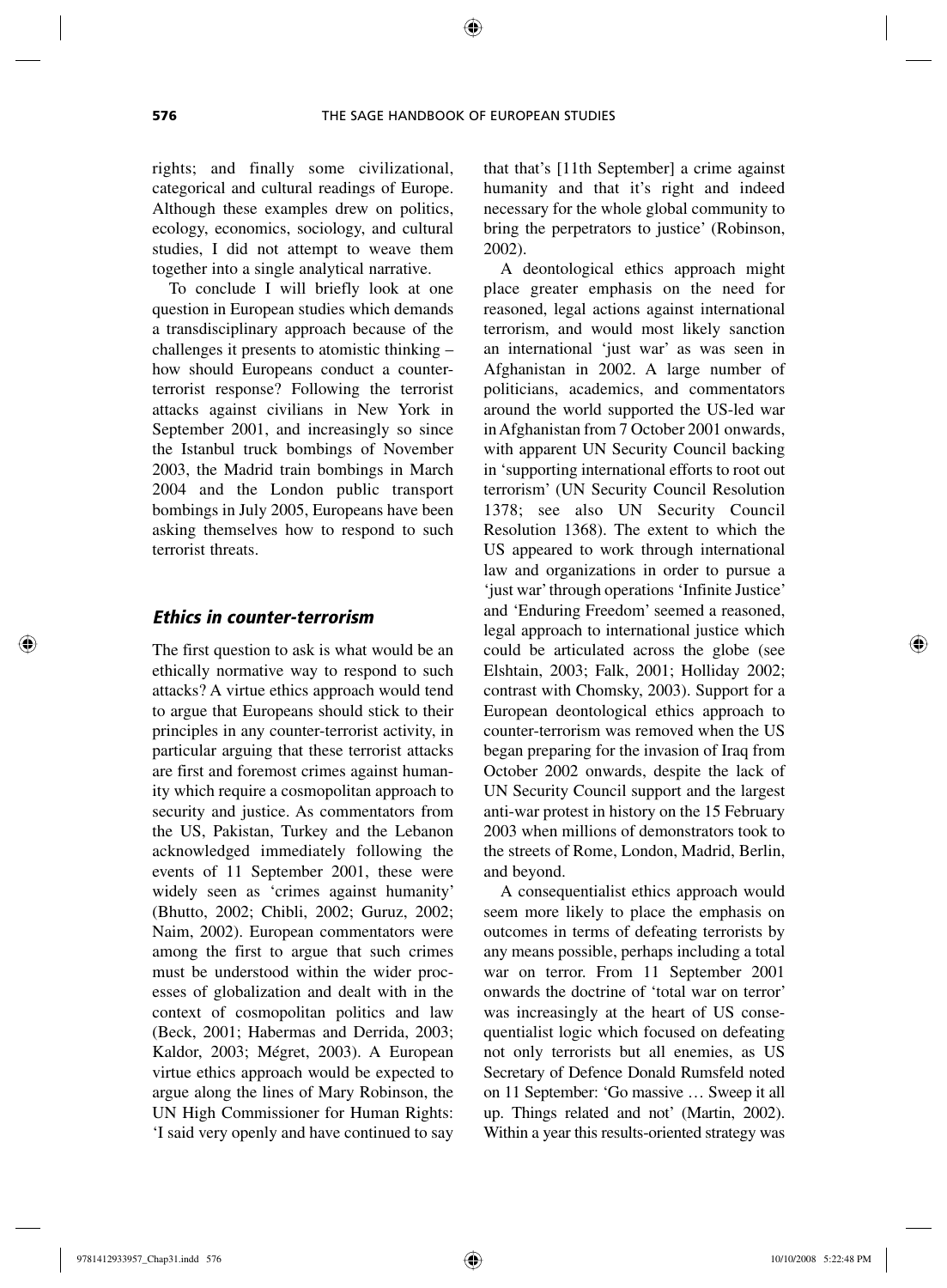#### clarified by the chair of the US Defence Policy Board Advisory Committee, Richard Pearle:

This is total war. We are fighting a variety of enemies. There are lots of them out there. All this talk about first we are going to do Afghanistan, then we will do Iraq … this is entirely the wrong way to go about it. If we just let our vision of the world go forth, and we embrace it entirely and we don't try to piece together clever diplomacy, but just wage a total war … our children will sing great songs about us years from now (Pilger, 2002: 13; 2003: 10).

The US invasion of Iraq from the 20 March 2003 onwards divided Europeans between those following a consequentialist ethic (primarily pro-Bush governments in the UK, Italy, Poland, Ukraine, Netherlands, and Spain) and those following a more deontological ethic (e.g. Germany and France). As the disastrous consequences of the invasion became clearer after 2003, European governments in Spain, the Netherlands, Portugal, Hungary, Norway, Ukraine, Bulgaria, and Italy withdrew their military forces from Iraq. In 2006 it was also revealed that the total war on terror's consequentialist ethic involves the illegal extradition and torture of terrorist suspects from Europe (see Amnesty International, 2006; Fava, 2006; Marty, 2006; Mayer, 2005; Priest, 2005). European consequentialist ethics as seen in counter-terrorist activities such as Iraq, extraordinary rendition and other contraventions of civil and human rights thus make it very difficult for virtue ethics and/or deontological ethics to be pursued as well. In their place the counterterrorist discourses of war on terror and violations of human rights, rather than crimes against humanity and pursuit of international law, ensure that addressing the complex causes of terrorism becomes virtually impossible (Chibli, 2002; von Schorlemer, 2003).

# *Power in counter-terrorism*

The second question to ask is how best to respond to such attacks? Using relational power would tend to involve direct action with an obvious preference for those resources most ready for action, in particular the armed forces. The use of relational power in counter-terrorism has become the defining feature of the total war on terror with the Philippines, Saudi Arabia, and Jordan also declaring 'total war on terror' (Alexander, 2003; Burns, 2005; Faraj et al., 2004). The US sanctioning of relational power encouraged Russia and China to join the war against their own 'terrorists' in Chechnya and Xinjiang (Hamilton, 2004; Manners, 2007). As Jonathan Stevenson observes:

[A] full-scale Western mobilisation against transnational Islamist terrorism – a total war on terror … [in which] the West's intelligence, law-enforcement and military assets would be brought to bear against any actual or potential terrorist strongholds or supporters … would amount … to furnishing bin Laden with precisely the violent 'clash of civilisations' that is integral to his apocalyptic eschatology (Stevenson, 2006: 96).

During January 2003 the total war on terror through the invasion of Iraq was promoted by US envoy Bruce Jackson (Judis, 2003). This led to the 'Letter of Eight' (signed by eight pro-Bush European leaders) and the 'Vilnus Letter' (signed by ten pro-Bush central European leaders) apparently supporting relational power through the invasion of Iraq (Macmillan, 2003). The division of Europe into 'old Europe' opposing the invasion of Iraq (the popular response across the whole of Europe) and 'new Europe' (the 18 leaders who signed the Jackson letters) was openly encouraged by US Secretary of Defence Donald Rumsfeld as a means of weakening the EU and the UN in order to pursue relational power (Levy *et al*., 2005).

Exercising structural power would be more longer term and entail addressing the socioeconomic and political conditions in which terrorism thrives, in particular through economic and political aid, trade and sanctions (both positive and negative). By the end of 2003, the division of the EU earlier in the year was beginning to be addressed through agreement on the *European Security Strategy* (ESS).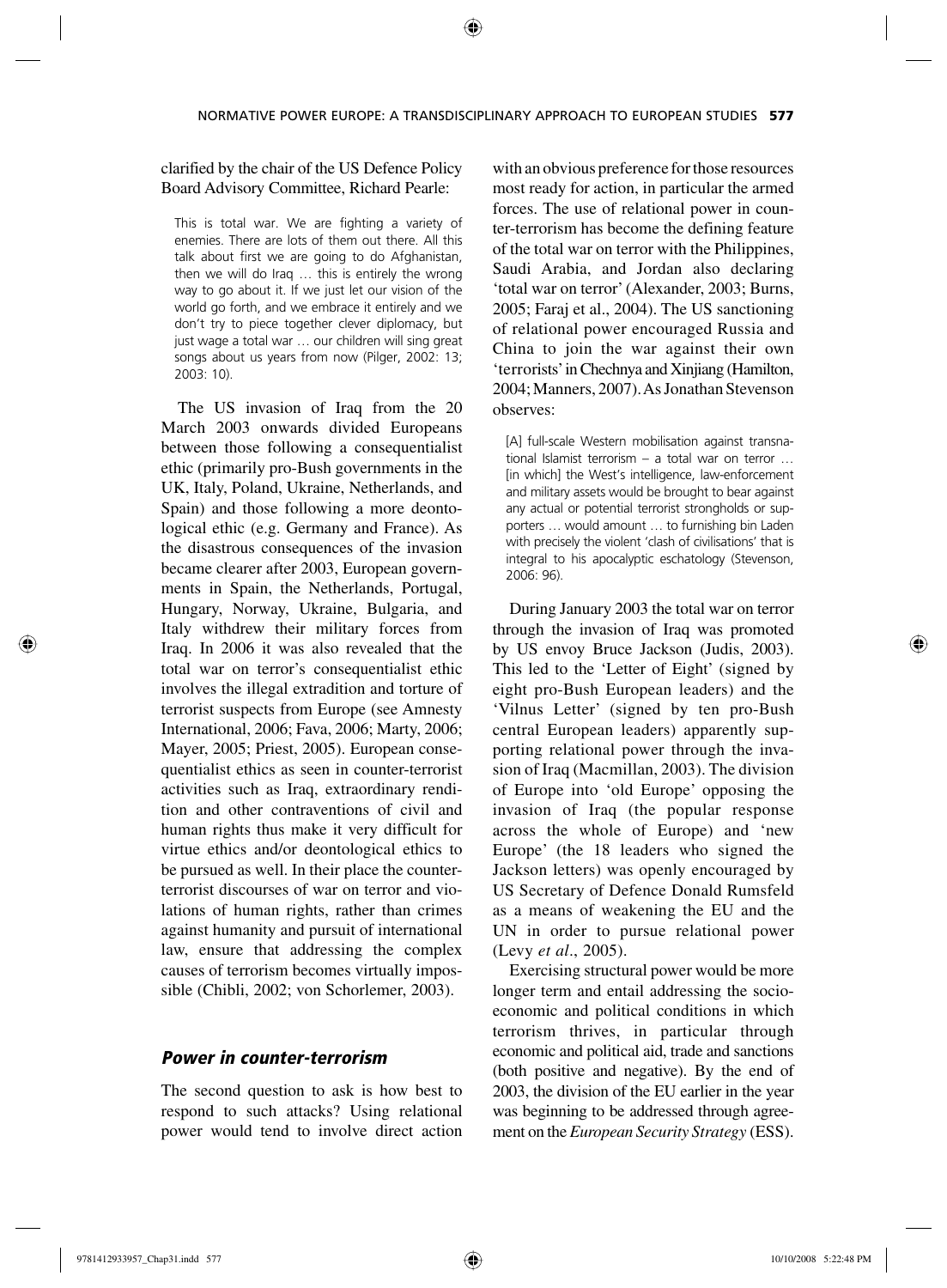↔

In particular, the ESS clarified the extent to which a common EU counter-terrorist strategy would need to use structural power to address its 'complex causes':

The most recent wave of terrorism is global in its scope and is linked to violent religious extremism. It arises out of complex causes. These include the pressures of modernization, cultural, social and political crises, and the alienation of young people living in foreign societies. This phenomenon is also a part of our own society (Council of EU, 2003: 4).

Within a year the European Commission had clarified the extent to which structural power would involve taking action to address the root causes of terrorism:

Action must also be taken to address the root causes of insecurity and the factors which contribute to the emergence of terrorism. Steps aimed at enhancing security must be taken without prejudice to individual rights and freedoms and the openness and tolerance of our societies must be maintained. At the same time EU actions aim to strengthen governance, including the rule of law, and to encourage the development of sound institutions both within the Union and in third countries (European Commission, 2004: 1).

The exercise of structural power by European states has accelerated since the terrorist attacks on civilians in Madrid and London based on a more holistic approach including both domestic and international policies. There emerged a European consensus on the four pillars of an EU counter- terrorism strategy, firstly 'to prevent people turning to terrorism by tackling the factors or root causes which can lead to radicalisation and recruitment, in Europe and internationally' (Council of EU, 2005: 3). Internationally, structural power is being applied through EU Partnership and Co-operation Agreements, including the Cotonou agreement, to 'help address the root causes of insecurity which may contribute to the emergence of terrorism' as well as 'better sequencing of governance, peace and security, linking relief, rehabilitation and development interventions on the basis of a holistic approach to … the prevention of terrorism' (European Commission, 2004: 10, 15).

In contrast to relational or structural power, employing normative power would rely on a much broader approach to transforming the complex causes, radicalization process, and active symptoms of terrorism by engaging with the despair, alienation, grievances, and pressures created by economic, social, cultural, and political change and injustice. This more holistic approach has its origins in the European counter-terrorist strategy discussed above, but the ongoing military failures of the total war on terror in Iraq, together with the rising public awareness and outrage at prisoner abuse, illegal extradition and torture by the US and its European allies is leading to calls for the exercise of normative power to address 'the pressures of modernization, cultural, social, and political crises' (Council of EU, 2003: 4). It is here that the division of Europe created by the invasion of Iraq and accompanying human rights abuses is starting to be healed by a fragile consensus heeding the words of Kofi Annan, the former UN Secretary General:

The notion of larger freedom also encapsulates the idea that development, security and human rights go hand in hand … This relationship has only been strengthened in our era of rapid technological advances, increasing economic interdependence, globalization and dramatic geopolitical change. While poverty and denial of human rights may not be said to 'cause' civil war, terrorism or organized crime, they all greatly increase the risk of instability and violence …Accordingly, we will not enjoy development without security, we will not enjoy security without development, and we will not enjoy either without respect for human rights. Unless all these causes are advanced, none will succeed (Annan, 2005: 5–6).

Such a consensus increasingly includes an acceptance of using normative power to promote human security as the core of a more holistic counter-terrorist strategy (Liotta and Owen, 2006). For the European Commission, human security means a concern for individuals, not states, and encompasses both freedom from fear (e.g. conflict and human rights abuses) and freedom from want (e.g. poverty and disease) (European Commission, 2005: 2; Ferrero-Waldner, 2006: 103–7). The April 2006 'European Consensus on Development' is an obvious example of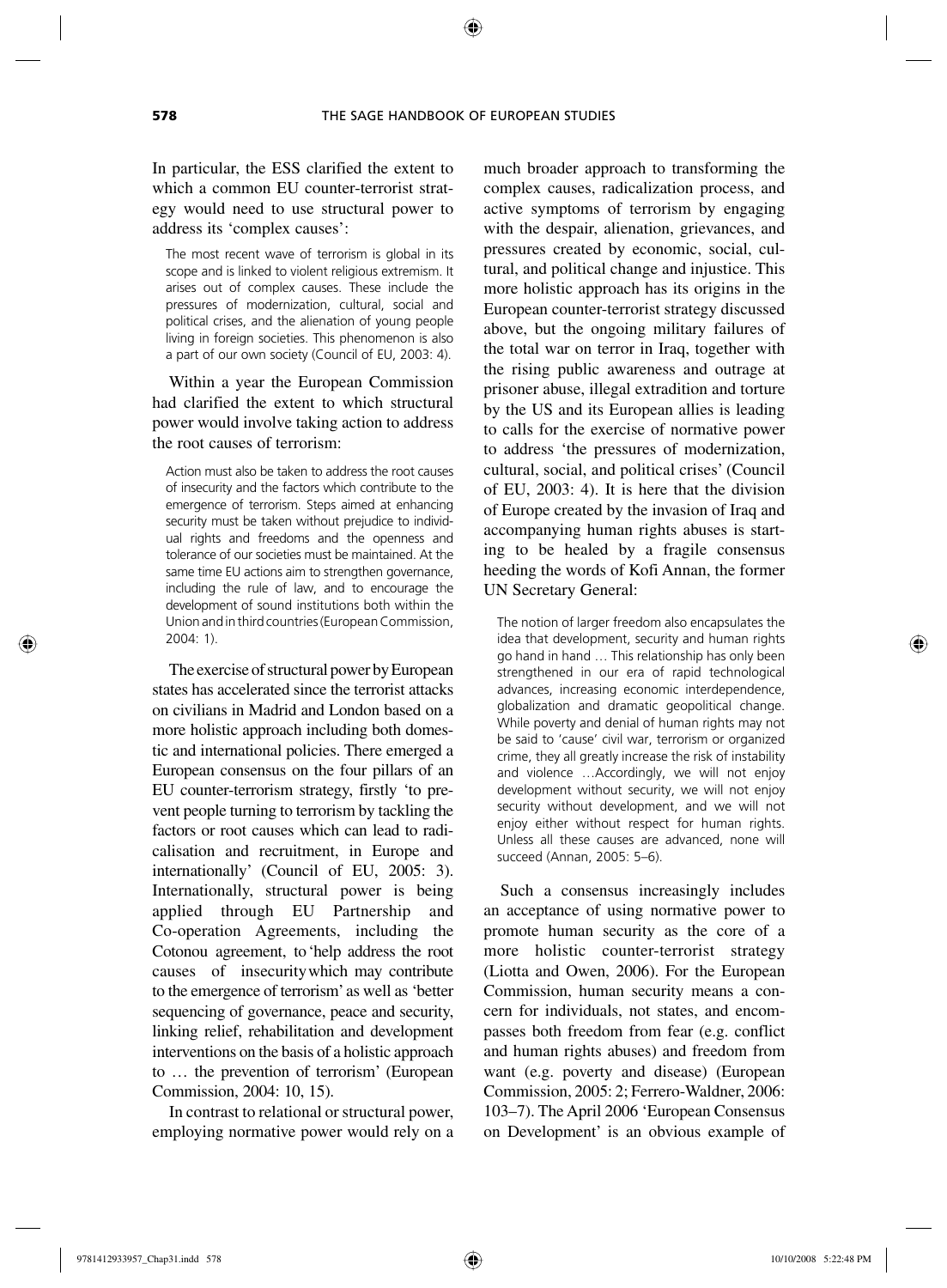this commitment to normative power with its references to promoting human security in order to address the root-causes of violent conflict (European Consensus on Development, 2006: 3, 14) with an emphasis on common normative values:

EU partnership and dialogue with third countries will promote common values of: respect for human rights, fundamental freedoms, peace, democracy, good governance, gender equality, the rule of law, solidarity, and justice. The EU is strongly committed to effective multilateralism whereby all the world's nations share responsibility for development (European Consensus on Development, 2006: 3).

#### *Europe in counter-terrorism*

The third question to ask is what understanding of Europe emerges as part of this counter-terrorist response? A civilizational Europe would be one fully engaged in a 'clash of civilizations' as part of a total war on terror. As discussed under civilizational Europe earlier, a larger number of groups around Europe have been keen to join with bin Laden and Bush in such a clash, for example with Ari Fleischer (the White House Press Secretary) and Silvio Berlusconi equating Islamic fundamentalism with terrorism (Berlusconi 2004; Fleischer, 2002). For Arundhati Roy this emphasis on civilization involves an 'algebra of infinite justice' where

the equivocating distinction between civilisation and savagery, between the 'massacre of innocent people' or, if you like, 'a clash of civilisations' and 'collateral damage'. The sophistry and fastidious algebra of infinite justice. How many dead Iraqis will it take to make the world a better place? How many dead Afghans for every dead American? How many dead women and children for every dead man? How many dead mojahedin for each dead investment banker? (Roy, 2001)

In contrast, a categorical Europe would be one where clear-cut categories of good versus evil would be sought and applied, with the argument that 'you are either with us or you are against us' (Bush, 2001b). As discussed earlier, from September 2001 to January 2003, most Europeans were generally with the US in its attempts to counter-terrorism, including the ambiguous sanctioning of torture and extraordinary rendition. However the US invasion of Iraq, as well as the Madrid and London bombings, demonstrated the extent to which there are no such clear-cut categories, with civilians and human rights always being the victims (Guild, 2003). As the EU counterterrorist strategy from December 2003 onwards makes clear, the phenomena which facilitate terrorist radicalization and recruitment are to be found both within and without Europe, thus blurring any precise distinctions between 'them' and 'us'.

Finally, a cultural Europe would be one in which all such constructions of civilizations, total war, good versus evil, and 'with us' versus 'against us' might be understood as gross simplifications of complex cultural processes. From this perspective it seems clear that the intention of bin Laden and Al-Qaeda was to provoke a response which would strengthen such gross cultural simplifications. Unfortunately the total war on terror in the pursuit of infinite justice is precisely the cultural response which the Salafi jihadists seek. A culturally aware European counterterrorist response would be one which understood that 'terrorism cannot defeat democracy in a straight fight, but democracy can defeat itself' (Ignatieff, 2004), and that to suspend or abandon human rights, democracy and the rule of law in the name of security 'would be to give the terrorists a victory they could never achieve by themselves' (Ranstorp and Wilkinson, 2005: 7).

# CONCLUSION: A TRANSDISCIPLINARY APPROACH

Obviously such a brief and cursory reflection on one of the most demanding questions of our time cannot provide anything other than a casual overview of counter-terrorist policy, but it does help to illustrate how a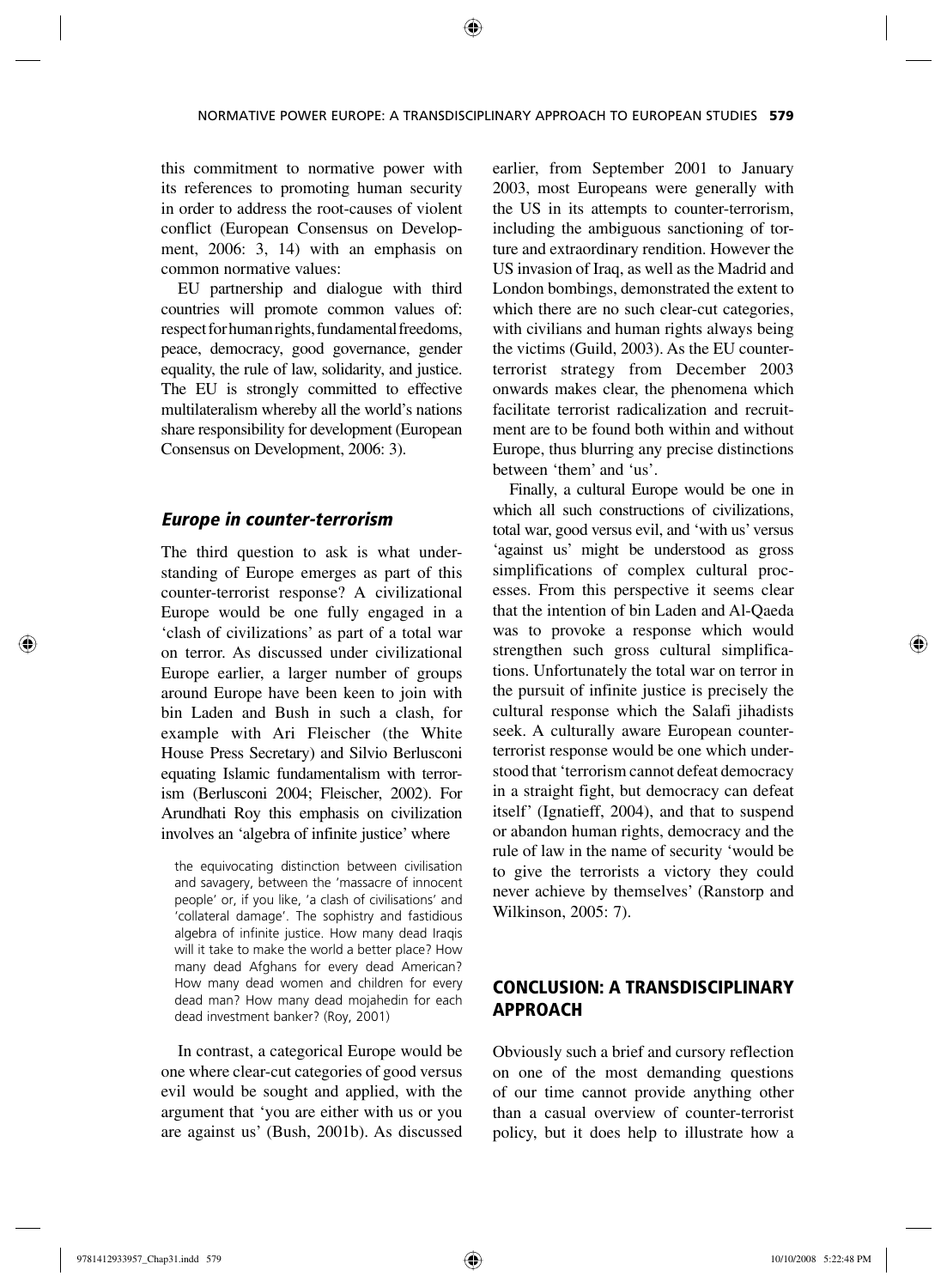↔

trans disciplinary approach to almost any issue in contemporary European studies can be opened up for reflection (see Manners 2002 and 2007 for an opening up of human rights and counter-terrorist policies). Similarly, it is worth noting how replies to earlier questions such as 'normative?' and 'power?' tend to predetermine responses to later questions such as Europe?

As I have illustrated through this example, normative power Europe gives us a transdisciplinary approach to understanding why, how and with what effect differing ideas of the common good constitute, motivate and shape Europe. Such ideas of the common good should not be overlooked in European studies for, as Victor Hugo wrote in 1852, 'An invasion of armies can be resisted; an invasion of ideas cannot be resisted' (Hugo, 2004: 441). This transdisciplinary approach also suggests a means of developing a theory of society that goes beyond European integration to understand Europe in a global frame of reference, and perhaps thus giving us a better sense of the notion of the 'good society' in contemporary European studies.

#### ACKNOWLEDGEMENTS

I am very grateful to Catarina Kinnvall, Helle Malmvig, and Chris Rumford for their helpful comments.

#### NOTES

1 Personal comments to the author.

# **REFERENCES**

Alexander, P. (2003) 'Philippines declare 'total war' on terror after explosion', *Associated Press*, 3 April.

- Amnesty International (2006) *Partners in Crime: Europe's Role in US Renditions*. Europe and Central Asia Library, AI Index: EUR 01/008/2006, 14 June.
- Andersen, J. (2008) 'Nationalism, new politics, and new cleavages in Danish politics: foreign and security policy of the Danish People's Party', in C. Schori Liang (ed.) *Europe for the Europeans: The Foreign and Security Policy of the Populist Radical Right*. Aldershot: Ashgate Publishing, pp. 103–123.
- Annan, K. (2005) *In Larger Freedom: Towards Development, Security and Human Rights for All*. Report of the Secretary General. New York: United Nations.
- Anscombe, E. (1958) 'Modern moral philosophy', *Philosophy: the Journal of the Royal Institute of Philosophy*, 33 (124): 1–19.
- Arendt, H. (1958) *The Human Condition*. Chicago: University of Chicago Press.
- Arendt, H. (1963) *On Revolution*. London: Penguin.
- Arendt, H. (1969) *On Violence*. New York: Harcourt Brace.
- Bäckstrand, K. (2003) 'Civic science for sustainability: reframing the role of experts, policy-makers and citizens in environmental governance', *Global Environmental Politics*, 3 (4): 24–41.
- Baker, S. (2006) 'Environmental values and climate change policy: contrasting the European Union and the United States', in S. Lucarelli and I. Manners (eds) *Values and Principles in European Union Foreign Policy*. London: Routledge, pp. 77–96.
- Balibar, E. (1991) 'Is there a 'neo-racism'?', in E. Balibar and I. Wallerstein (eds) *Race, Nation, Class: Ambiguous Identities*. London: Verso, pp. 17–28.
- Batur-Vanderlippe, P. (1999) 'Centering on global racism and antiracism: from everyday life to global complexity', *Sociological Spectrum*, 19: 467–484.
- Beck, U. (2001) 'The fight for a cosmopolitan future', *New Statesman*, 130 (4562), 33–35.
- Bell, D. and Shaw, E. (2003) 'Introduction', special issue on 'What's Left? The Left in Europe Today', *Parliamentary Affairs*, 56 (1): 1–5.
- Berlusconi, S. (2004) 'Remarks by President Bush and Prime Minister Berlusconi', Rome, Office of the Press Secretary, The White House, 5 June. Available at: http://www.whitehouse. gov/news/releases/2004/06/20040605-1.html.
- Bhutto, B. (2002) 'Pakistan's dilemma', *Harvard International Review*, 24 (1), 14–16.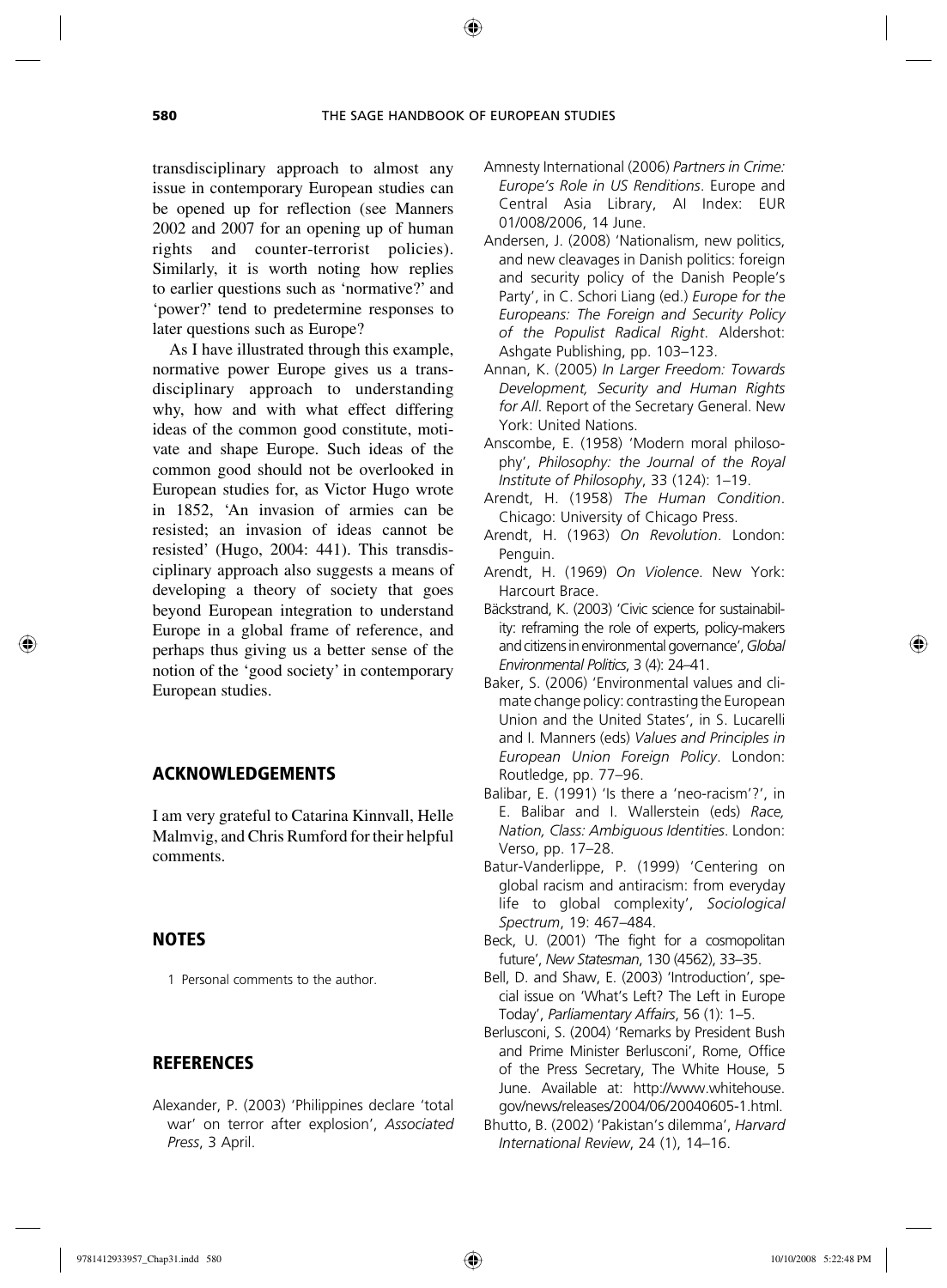NORMATIVE POWER EUROPE: A TRANSDISCIPLINARY APPROACH TO EUROPEAN STUDIES **581**

⊕

- Bondebjerg, I. (2001) 'European media, cultural integration and globalisation', *Nordicom Review*, 22 (1): 53–64.
- Brown, C. (2001) 'Ethics, interests and foreign policy', in K. Smith and M. Light (eds) *Ethics and Foreign Policy*. Cambridge: Cambridge University Press, pp. 15–32.
- Buckley, R. (1998) *The Global Village: Challenges for a Shrinking Planet*. Cheltenham: Understanding Global Issues.
- Burns, F. (2005) 'Jordan's king urges total war on terror', *United Press International*, 24 November.
- Bush, G.W. (2001a) 'Remarks by the President upon arrival', Office of the Press Secretary, The White House, 16 September. Available at: http://www.whitehouse.gov/news/releases/ 2001/09/20010916-2.html.
- Bush, G.W. (2001b) 'President welcomes President Chirac to the White House', Office of the Press Secretary, The White House, 6 November. Available at: http://www.whitehouse.gov/news/ releases/2001/11/20011106-4.html.
- Calhoun, C. (2001) 'The virtues of inconsistency: identity and plurality in the conceptualization of Europe', in L.-E. Cederman (ed.) *Constructing Europe's Identity: The External Dimension*. Boulder: Lynne Rienner, pp. 35–56.
- Calhoun, C. (2003a) 'European studies: always already there and still in formation', *Comparative European Politics*, 1 (1): 5–20.
- Calhoun, C. (2003b) 'The democratic integration of Europe: Interests, identity and the public sphere', in M. Berezin and M. Schain (eds) *Europe without Border: Remapping Territory, Citizenship, and Identity in a Transnational Age*. Baltimore: Johns Hopkins University Press, pp. 243–274.
- Carr, S. (2002) 'Ethical and value-based aspects of the European Commission's precautionary principle', *Journal of Agricultural and Environmental Ethics*, 15 (1), 31–38.
- Carroll, J. (2004) 'The Bush crusade', *The Nation*, 279 (8): 14–20.
- Chari, R., Iltanen, S. and Kritzinger, S. (2004) 'Examining and explaining the Northern League's 'U-turn' from Europe', *Government and Opposition*, 39 (3): 423–450.
- Chibli, M. (2002) 'The Original Sin: 'terrorism' or 'crime against humanity'?', *Case Western Reserve Journal of International Law*, 34 (2): 245–248.
- Chomsky, N. (2003) 'Commentary: moral truisms, empirical evidence, and foreign

policy', *Review of International Studies*, 29 (4): 605–620.

- Cohen, R. and Kennedy, P. (2000) 'Media and communication', in *Global Sociology*. Basingstoke: Palgrave, pp. 248–264.
- Conference on Security and Cooperation in Europe (CSCE) (1990) *Charter of Paris for a New Europe*. Paris: CSCE.
- Council of Europe (2004) *Transnational Media Concentrations in Europe*. Report prepared by the Advisory Panel to the Media Division. Strasbourg: Council of Europe.
- Council of the EU (2003) *A Security Europe in a Better World: European Security Strategy*. 12 December, Brussels.
- Council of the EU (2005) *The European Union Counter-Terrorism Strategy: Prevent, Protect, Pursue, Respond*, 14469/4/05, 30 November, Brussels.
- Crisp, R. (1995) 'Deontological ethics', in T. Honderich (ed.) *The Oxford Companion to Philosophy*. Oxford: Oxford University Press, pp. 187–188.
- Curtin, D. (1997) *Postnational Democracy: The European Union in Search of a Political Philosophy*. The Hague: Kluwer Law International.
- Dalgaard-Nielsen, A. (2004) 'Looking to Europe: American perceptions of the old world', *Cooperation and Conflict*, 39 (1): 69–76.
- Darwall, S. (ed.) (2002) *Consequentialism*. Oxford: Blackwell.
- Delanty, G. and Rumford, C. (2006) *Rethinking Europe: Social Theory and the Implications of Europeanization*. London: Routledge.
- De Marchi, B. and Ravetz, J. (1999) 'Risk management and governance: a post-normal science approach', *Futures: the Journal of Policy, Planning and Futures Studies*, 31: 743–757.
- Denemark, R. (1999) 'World system history: from traditional international politics to the study of global relations', *International Studies Review*, 1 (2): 43–75.
- Dickson, N. (1999) 'What is the Third Way?', *BBC News*, September. Available at: http:// news.bbc.co.uk/.
- Dölling, I. and Hark, S. (2000) 'She who speaks shadow speaks truth: transdisciplinarity in women's and gender studies', *Signs*, 25 (4): 1195–1198.
- Douma, W. Th. (2000) 'The precautionary principle in the European Union', *Review of European Community and International Environmental Law*, 9 (2): 132–143.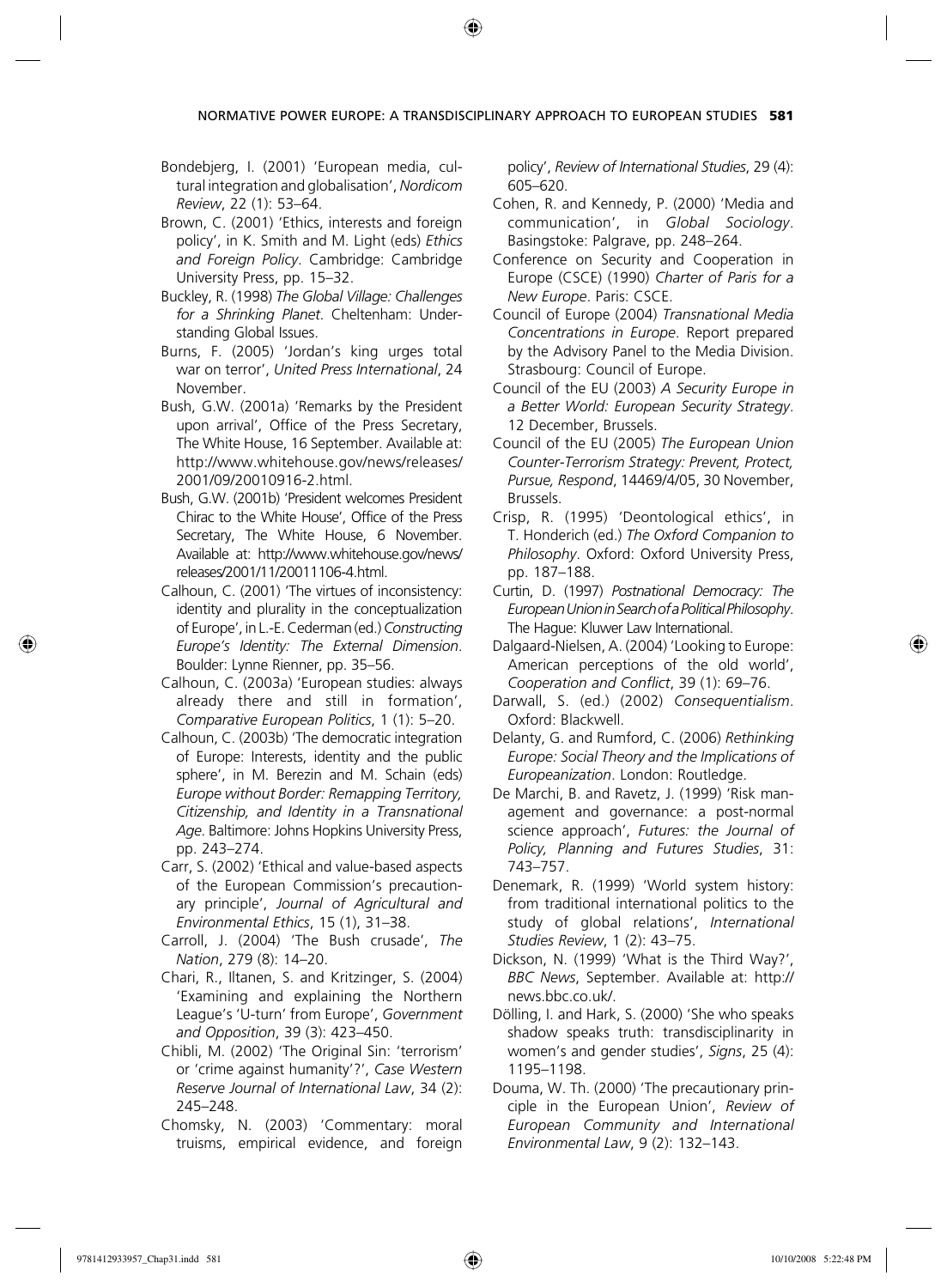- *Economist* (1998) 'Europe: A continental drift – to the left', *The Economist*, 349 (8088), 3 October, pp. 59–60.
- Ellis, D. (2003) *Good Practice Guide: Interdisciplinary*. The Higher Education Academy, Subject Centre for Languages, Linguistics and Area Studies. Available at: http://www .lang.ltsn.ac.uk/resources/goodpractice. aspx?resourceid=1430.
- Elshtain, J.B. (2003) *Just War Against Terror: Ethics and the Burden of American Power in a Violent World*. New York: Basic Books.
- Esser, A. (2002) 'The transnationalization of European television', *Journal of Area Studies*, 10 (1): 13–29.
- European Commission (2000) *Communication from the Commission on the Precautionary Principle*. Brussels, 2 February.
- European Commission (2004) *European Security Strategy: Fight against Terrorism*. Brussels, 9 November.
- European Commission (2005) *Annual Report 2005 on the European Community's Development Policy and the Implementation of External Assistance in 2004*. Brussels: EuropeAid Co-operation Office.
- European Consensus on Development (2006) 'Joint statement by the Council and the representatives of the governments of the Member States meeting within the Council, the European Parliament and the Commission on European Union', *Official Journal of the European Union*, C46 (1), 24 February.
- Falk, R. (2001) 'A just response', *Nation*, 273 (10): 11–15.
- Falkner, G. (2001) 'The Europeanisation of Austria: Misfit, adaptation and controversies', *European Integration online Papers* (EIoP), 5. Available at: http://eiop.or.at/eiop/ pdf/2001-013.pdf.
- Faraj, C., Schuster, J. and Labott, E. (2004) 'Saudis in 'total war' on terror', *CNN.com*, 22 April.
- Fava, G.C. (2006) *Draft Report on the Alleged Use of European Countries by the CIA for the Transportation and Illegal Detention of Prisoners*. Temporary Committee on the alleged use of European countries by the CIA for the transportation and illegal detention of prisoners, European Parliament (2006/2200(INI)), 24 November.
- Fernández-Armesto, F. (1994) *The Times Guide to the Peoples of Europe*. London: Harper Collins.
- Ferrero-Waldner, B. (2006) 'Human security and aid effectiveness: The EU's challenges', Speech to the Overseas Development Institute, 26 October, London.
- Fleischer, A. (2002) Press Briefing by Ari Fleischer, Office of the Press Secretary, 25 November, The White House. Available at: http://www.whitehouse.gov/news/releases/ 2002/11/20021125-5.html.
- Fontaine, P. (2000) *A New Idea for Europe: The Schuman Declaration, 1950–2000*, 2nd edn. Luxembourg: Office for Official Publications of the European Communities.
- Foot, P. (1978) *Virtues and Vices and Other Essays in Moral Philosophy*. Oxford: Blackwell.
- Foot, R. (2000) *Rights Beyond Borders: The Global Community and the Struggle over Human Rights in China*. Oxford: Oxford University Press.
- Friends of the Earth (2006) 'Transatlantic Biotech Trade War: "No Winners" says FoEE as WTO Makes Ruling Public', Friends of the Earth Europe Press Release, 29 September 2006. Available at: http://www.foeEurope. org/press/2006/AB\_29\_Sept\_WTO\_GMO\_ dispute.htm.
- Friis, L. and Murphy, A. (2000) 'Turbo-charged negotiations: the EU and the stability pact of South Eastern Europe', *Journal of European Public Policy*, 7 (5): 767–786.
- Galtung, J. (1989) *Europe in the Making*. London: Crane Russak.
- Geach, M. and Gormally, L. (eds) (2006) *Human Life, Action and Ethics: Essays by G.E.M. Anscombe*. Exeter: Imprint Academic.
- Giddens, A. (1979) *Central Problems in Social Theory: Action, Structure and Contradictions in Social Analysis*. London: Macmillan.
- Gingrich, A. (2006) 'Neo-nationalism and the reconfiguration of Europe', *Social Anthropology*, 14 (2): 195–217.
- GMO Compass (2006) 'GM Maize Growing in Five EU Member States', GMO Compass advocacy website, 29 May 2006. Brussels: European Commission. Available at: http:// www.gmo-compass.org/eng/agri\_biotechnology/gmo\_planting/191.eu\_growing\_area.html.
- Gowland, D., Dunphy, R. and Lythe, C. (2006) *The European Mosaic: Contemporary Politics, Economics and Culture*, 3rd edn. London: Pearson.
- Griffin, G. and Braidotti, R. (2002) *Thinking Differently: A Reader in European Women's Studies*. London: Zed Books.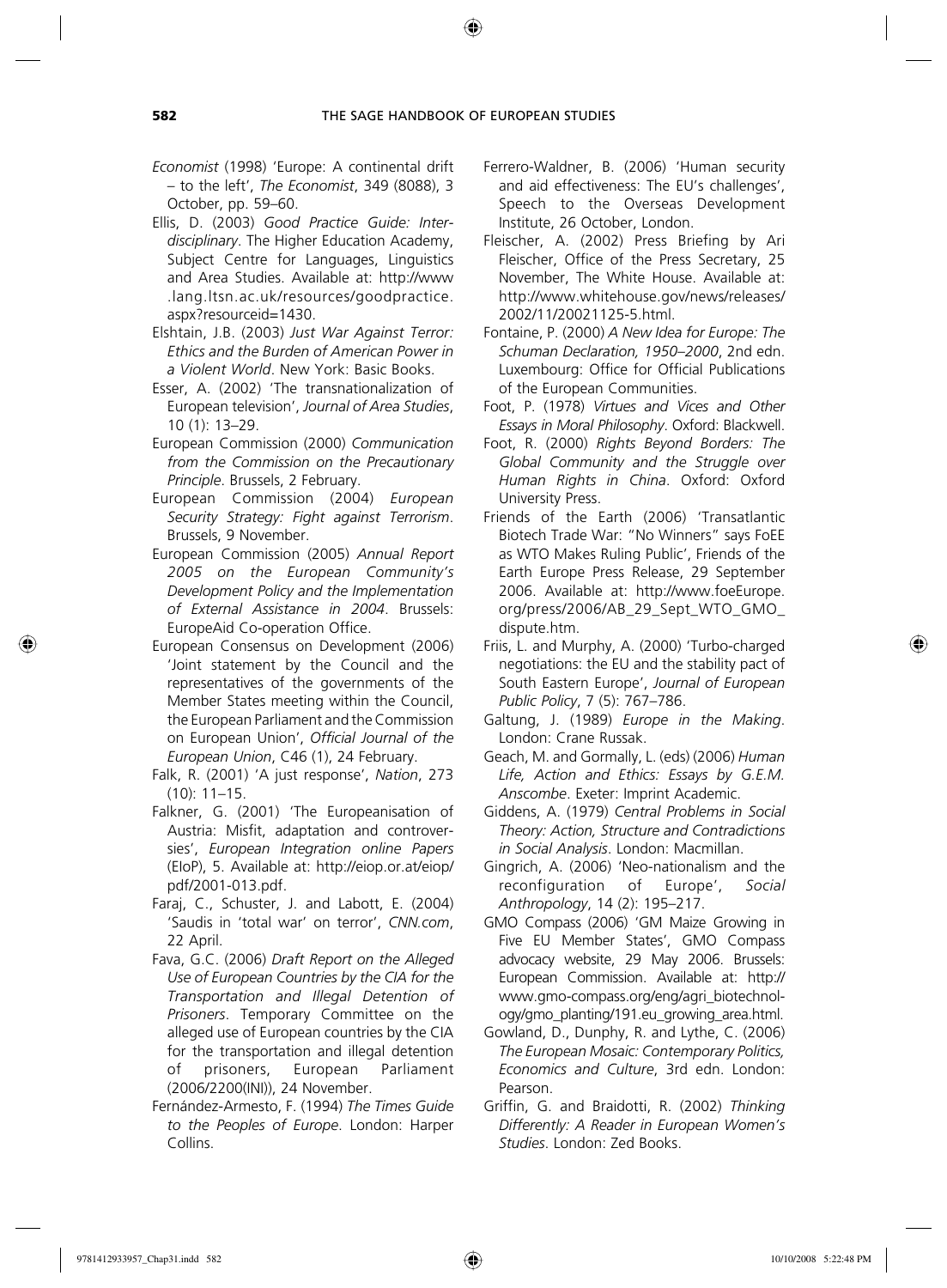NORMATIVE POWER EUROPE: A TRANSDISCIPLINARY APPROACH TO EUROPEAN STUDIES **583**

⊕

- Griffin, J. (1995) 'Consequentialism', in T. Honderich (ed.) *The Oxford Companion to Philosophy*. Oxford: Oxford University Press, pp. 154–156.
- Guibernau, M. and Rex, J. (eds) (1997) *The Ethnicity Reader: Nationalism, Multiculturalism and Migration*. Cambridge: Polity.
- Guild, E. (2003) 'International terrorism and EU immigration, asylum and borders policy: the unexpected victims of 11 September 2001', *European Foreign Affairs Review*, 8: 331–346.
- Guisan, C. (2003) *Un Sens à l'Europe': Gagner la Paix (1950–2003)*. Paris: Éditions Odile Jacob.
- Guisan, C. (2005) 'Winning the peace: 'lost treasure' of European integration?', *Rivista Di Studi Politici Internazionali*, 72 (3): 453–470.
- Guruz, K. (2002) 'The struggle against terrorism: support from the Turkish academic community', *Vital Speeches of the Day*, 68 (7): 214–216.
- Habermas, J. and Derrida, J. (2003) 'February 15, or what binds Europeans together: a plea for a common foreign policy, beginning in the core of Europe', *Constellations: An International Journal of Critical and Democratic Theory*, 12 (3): 291–297.
- Halpern, D. and Mikosz, D. (1998) 'The third way: summary of the NEXUS on-line discussion', *Nexus*, May. Available at: http://www. netnexus.org/library/papers/3way.html.
- Hamilton, A. (2004) 'Europe must not reject Turkey now', *The Independent*, 9 September.
- Happold, M. (2000) 'Fourteen against one: The EU Member States' response to Freedom Party participation in the Austrian government', *International and Comparative Law Quarterly*, 49 (4): 953–963.
- Healy, S. (1999) 'Extended peer communities and the ascendance of post-normal politics', *Futures: the Journal of Policy, Planning and Futures Studies*, 31: 655–699.
- Hervik, P. (2006) 'The predictable responses to the Danish cartoons', *Global Media and Communication*, 2 (2): 225–230.
- Hodge, R. (2002) 'Monsterous knowledge in a world without borders', *Borderlands e-journal*, 1 (1). Available at: http://www.borderlandse journal.adelaide.edu.au/vol1no1\_2002/ hodge\_monstrous.html.
- Holliday, I. (2002) 'When is a cause just?', *Review of International Studies*, 28 (3): 557–575.
- Howard, M.M. (2001) 'Can populism be suppressed in a democracy? Austria, Germany, and the European Union', *East European Politics and Societies*, 14 (2): 18–32.
- House of Commons (2000) 'Defence fourteenth report', Defence Committee, UK Parliament, 23 October 2003. Available at: http://www.publi cations.parliament.uk/pa/cm199900/cmselect/ cmdfence/347/34709.htm.
- Huber, D. (1999) *A Decade Which Made History – The Council of Europe 1989–1999*. Strasbourg: Council of Europe.
- Hugo, V. (2004) *The History of a Crime*. Whitefish MT: Kessinger Publishing.
- Huntington, S. (1993) 'The clash of civilizations?', *Foreign Affairs*, 72 (3): 22–49.
- Hursthouse, R. (1999) *On Virtue Ethics*. Oxford: Oxford University Press.
- Hursthouse, R. (2003) 'Virtue ethics', *Stanford Encyclopaedia of Philosophy*, 18 July 2003. Available at: plato.stanford.edu/entries/ethics-virtue/.
- Huysmans, J. (2002) 'Shape-shifting NATO: Humanitarian action and the Kosovo refugee crisis', *Review of International Studies*, 28: 599–618.
- Ignatieff, M. (2004) 'Terrorism's other peril is how it transforms us', *The Globe and Mail*, 17 June, p. A23.
- Judis, J. (2002) 'Is the third way finished?', *The American Prospect*, 13 (12).
- Judis, J. (2003) 'Minster without Portfolio', *The American Prospect*, 14 (5).
- Jung, J. (2003) 'The bigger, the better? Measuring the financial health of media firms', *The International Journal of Media Management*, 5 (4): 237–250.
- Kaldor, M. (2003) 'American power: from 'compellance' to cosmopolitanism?', *International Affairs*, 79 (1): 1–22.
- Karlsson, M. (2006) 'Science and norms in policies for sustainable development: assessing and managing risks of chemical substances and genetically modified organisms in the European Union', *Regulatory Toxicology and Pharmacology*, 44: 49–56.
- Kjærsgaard, P. (2001) Speech to the opening of the Danish Parliament, 2 October. Available at: http://www.folketinget.dk/Samling/20011/ salen/R1\_BEH1\_3\_4\_223.htm.
- Kofman, E., Raghuram, P., Phizacklea, A. and Sales, R. (2000) *Gender and International Migration in Europe: Employment, Welfare and Politics.* London: Routledge.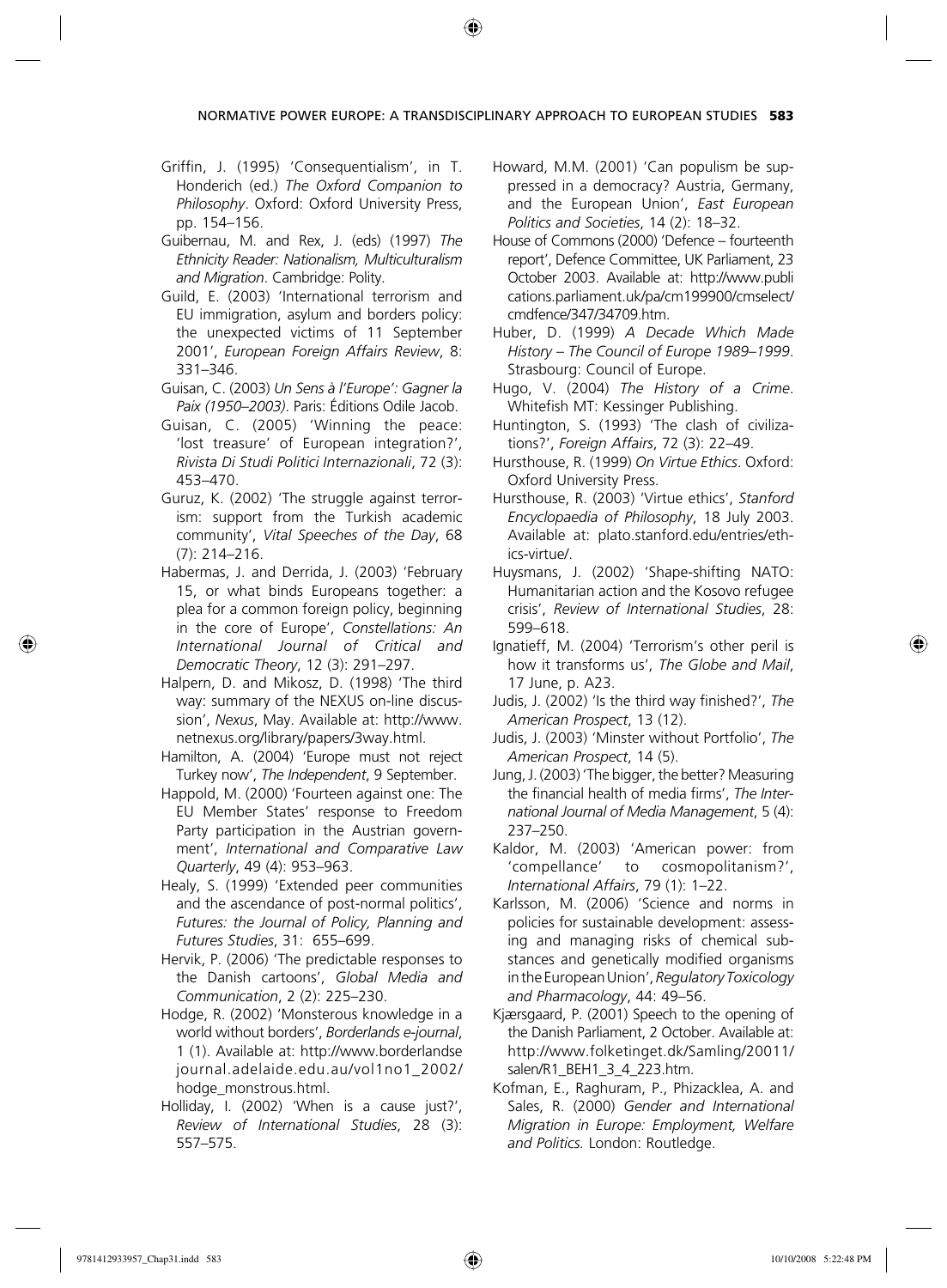- Kristeva, J. (2004) 'Thinking about liberty in dark times', Holberg Prize Laureate 2004, University of Paris. Bergen: Holberg. Available at: http://www.holberg.uib.no/downloads/ informasjon/brosjyrer/2004\_hp\_brosjyre\_ publikasjonenglish\_juliakristeva.pdf.
- Kuhn, T. (1962) *The Structure of Scientific Revolutions*. Chicago: University of Chicago Press.
- Ladrech, R. (2003) 'The left and the European Union', *Parliamentary Affairs*, 56 (1): 112–124.
- Latawski, P. and Smith, M. (2002) 'Plus ça change, plus c'est la meme chose. CESDP since 1998: The view from London, Paris and Warsaw', *Journal of European Area Studies*, 10 (2): 211–228.
- Lavenex, S. (2001) 'The Europeanization of refugee policies: normative challenges and institutional legacies', *Journal of Common Market Studies*, 39 (5): 851–874.
- Lawrence, R. and Després, C. (2004) 'Introduction: futures of transdisciplinarity', *Futures*, 36: 397–405.
- Leontidou, L. (2004) 'The boundaries of Europe: Deconstructing three regional narratives', *Identities: Global Studies in Culture and Power*, 11 (4): 593–617.
- Levy, D., Torpey, J. and Pensky, M. (eds) (2005) *Old Europe, New Europe, Core Europe: Transatlantic Relations After The Iraq War*. London: Verso.
- Lewis, G. (2006) 'Imaginaries of Europe: technologies of gender, economies of power', *European Journal of Women's Studies*, 13 (2): 87–102.
- Lindström, F. (2002) *European Studies as a Field of Knowledge: Theoretical, Methodological and Practical Reflections*. Lund: Studentlitteratur. Available at: http://www.mah.se/upload/IMER/ Program/IPES/04.pdf.
- Liotta, P. (2005) 'Imagining Europe: symbolic geography and the future', *Mediterranean Quarterly*, 16 (3): 67–85.
- Liotta, P. and Owen, T. (2006) 'Sense and symbolism: Europe takes on human security', *Parameters: US Army War College Quarterly*, Autumn: 85–102.
- Loomba, A. (2003) 'Remembering said', *Comparative Studies of South Asia, Africa and the Middle East*, 23 (1–2): 12–14.
- Lutz, H. (1997) 'The limits of European-ness: immigrant women in Fortress Europe', *Feminist Review*, 57: 93–111.
- McChesney, R. (1999) 'The new global media: it's a small world of big conglomerates', *The Nation*, 29 November: 11–15.
- McChesney, R. (2001) *Rich Media, Poor Democracy: Communication Politics in Dubious Times*. New York: The New Press.
- Macmillan, S. (2003) 'What new Europe?', *Slate*, 19 February. Available at: http://www. slate.com.
- Malmvig, H. (2006) *State Sovereignty and Intervention: A Discourse Analysis of Interventionary and Non-interventionary Practices in Kosovo and Algeria*. London: Routledge.
- Manners, I. (2002) 'Normative power Europe: A contradiction in terms?', *Journal of Common Market Studies*, 40 (2): 235–258.
- Manners, I. (2003) **Europaian studies'** Journal *of Contemporary European Studies*, 11 (1): 67–83.
- Manners, I. (2007) 'European Union "Normative Power" and the Security Challenge', in C. Kantner, A. Libertore, and R. Del Sarto (eds) Special Issue: 'Security and Democracy in the European Union', *European Security*, 15 (4): 405–421.
- Marfleet, P. (2003) 'The "clash" thesis: war and ethnic boundaries in Europe', *Arab Studies Quarterly*, 25 (1–2): 71–87.
- Marsden, C. (2000) 'Not so special? Merging media pluralism with competition and industrial policy', *Inform*, 2 (1): 9–15.
- Martin, D. (2002) 'Plans for Iraq attack began on 9/11', *CBS News*, 4 September, Washington. Available at: http://www.cbsnews.com/stories/2002/09/04/ september11/main520830.shtml.
- Marty, D. (2006) *Alleged Secret Detentions and Unlawful Inter-state Transfers Involving Council of Europe Member States*. Committee on Legal Affairs and Human Rights, Parliamentary Assembly, Council of Europe, 7 June.
- Mayer, J. (2005) 'Outsourcing torture: the secret history of America's "Extraordinary Rendition" Programme', *The New Yorker*, 14 February.
- Mégret, F. (2003) 'Justice in times of violence', *European Journal of International Law*, 14 (2): 327–345.
- Menon, A., Nicolaïdis, K. and Walsh, J. (2004) 'In defence of Europe: A response to Kagan', *Journal of European Affairs*, 2 (3): 5–14.
- Merlingen, M., Mudde, C. and Sedelmeier, U. (2001) 'The right and the righteous? European norms, domestic politics and the sanctions against Austria', *Journal of Common Market Studies*, 39 (1): 59–77.
- Naim, M. (2002) 'Anti-Americanisms', *Foreign Policy*, 128, 103–104.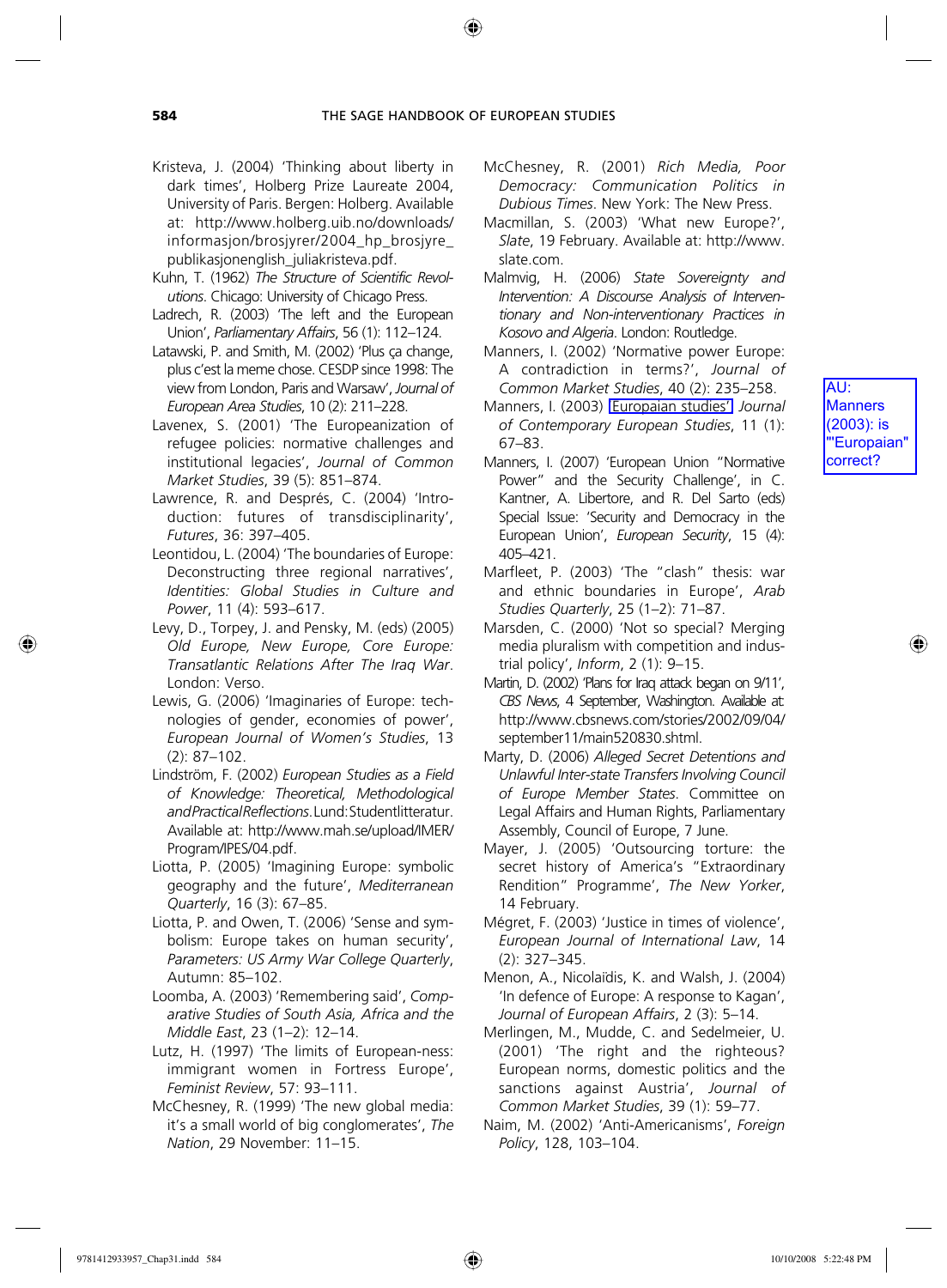NORMATIVE POWER EUROPE: A TRANSDISCIPLINARY APPROACH TO EUROPEAN STUDIES **585**

⊕

- Nordicom (2005a) 'The Largest Media Companies in the World by Revenue 2004', Nordicom. Available at: http://www.nordicom.gu.se.
- Nordicom (2005b) 'The Largest Media Companies in Europe by Revenue 2004', Nordicom. Available at: http://www.nordicom.gu.se.
- Office of the United Nations High Commissioner for Human Rights (UNHCR) (2006) *International Law*. Geneva: UNOG-OHCHR. Available at: http://www.ohchr.org/english/law/.
- O'Neill, O. (2000a) 'Bounded and cosmopolitan justice', *Review of International Studies*, 26: 45–60.
- O'Neill, O. (2000b) *Bounds of Justice*. Cambridge: Cambridge University Press.
- Ovenden, K. (1998) 'The tide turns red?', *Socialist Review*, 224.
- Paasi, A. (2001) 'Europe as a social process and discourse: considerations of place, boundaries and identity', *European Urban and Regional Studies*, 8 (1): 7–28.
- Passerini, L. (1998) *Europe in Love, Love in Europe: Imagination and Politics in Britain Between the Wars*. London: IB Tauris.
- Pedersen, R. (1992) *One Europe, 100 Nations*. Clevedon: Channel View Books.
- Pilger, J. (2002) 'America's bid for global dominance', *New Statesman*, 16–30 December: 13–14.
- Pilger, J. (2003) *The New Rulers of the World*. London: Verso.
- Power, J. (2002) *Like Water on Stone: The Story of Amnesty International*. London: Penguin Books.
- Priest, D. (2005) 'CIA holds terror suspects in secret prisons', *Washington Post*, 2 November.
- Quraishy, B. (2003) 'Migration, racism and citizenship in Europe', SID On-line Dialogue, *Development*, 46 (3): 71–74.
- Rainio, J., Karkola, K., Lalu, K., Ranta, H., Takamaa, K., and Penttila, A. (2001) 'Forensic investigations in Kosovo: Experiences of the European Union forensic expert team', *Journal of Clinical Forensic Medicine*, 8 (4): 218–221.
- Ranstorp, M. and Wilkinson, P. (2005) 'Introduction to Special Issue on Terrorism and Human Rights', *Terrorism and Political Violence*, 17 (1–2): 3–8.
- Reader, S. (2000) 'New directions in ethics: naturalisms, reasons and virtue', *Ethical Theory and Moral Practice*, 3: 341–364.
- Reiss, H. (1991) *Kant: Political Writings*. Cambridge: Cambridge University Press.
- Robertson, C. (2004) 'A sporting gesture? BSkyB, Manchester United, Global Media, and Sport', *Television and News Media*, 5 (4): 291–314.
- Robertson, R. (1996) 'Globality, globalization and transdisciplinarity', *Theory, Culture and Society*, 13 (4): 127–132.
- Robinson, M. (2002) 'BBC Talking Point Special: Mary Robinson, UN Human Rights chief', 21 November. Available at: http://news.bbc. co.uk/2/hi/talking\_point/forum/1673034.stm.
- Roy, A. (2001) 'The algebra of infinite justice', *The Guardian*, 29 September.
- Rydgren, J. (2002) 'Radical right populism in Sweden: Still a failure, but for how long?', *Scandinavian Political Studies*, 25 (1): 27–56.
- Rydgren, J. (2004) 'Explaining the emergence of radical right-wing populist parties: the case of Denmark', *West European Politics*, 27 (3): 474–502.
- Rumford, C. and Murray, P. (2003a) 'Globalization and the limitations of European integration studies: interdisciplinary considerations', *Journal of Contemporary European Studies*, 11 (1): 85–93.
- Rumford, C. and Murray, P. (2003b) 'Do we need a core curriculum in European union Studies?', *European Political Science*, 3 (1): 85–92.
- Sakwa, R. and Stevens, A. (eds) (2002) *Contemporary Europe*. Basingstoke: Palgrave.
- Sicurelli, D. (2004) 'Transatlantic relations on food safety: international conflict and policy transfer', paper presented to the Second Pan-European Conference of the Standing Group on EU Politics, 24–26 June, Bologna. Available at: http://www.jhubc.it/ecpr-bolo gna/docs/611.pdf.
- Simonsen, K. (2004) '"Europe", national identities and multiple others', 11 (4): 357–62.
- Slote, M. (1995) 'Virtues', in T. Honderich (ed.) *The Oxford Companion to Philosophy*. Oxford: Oxford University Press, pp. 900–901.
- Solana, J. (2000) 'Europe: defending ourselves', *NPQ: New Political Quarterly*, 17 (2): 27–29.
- Soysal, Y. (1994) *Limits of Citizenship: Migration and Postnational Membership in Europe*. London: University of Chicago Press.
- Spoonley, P. (1993) *Racism and Ethnicity*. Oxford: Oxford University Press.
- Stevenson, J. (2006) 'Outperforming the terrorists', *The Adelphi Papers*, 44 (367): 95–113.
- Stiglitz, J. (2001) 'To a third way consensus', *Project Syndicate*, May. Available at: http:// www.project-syndicate.org/